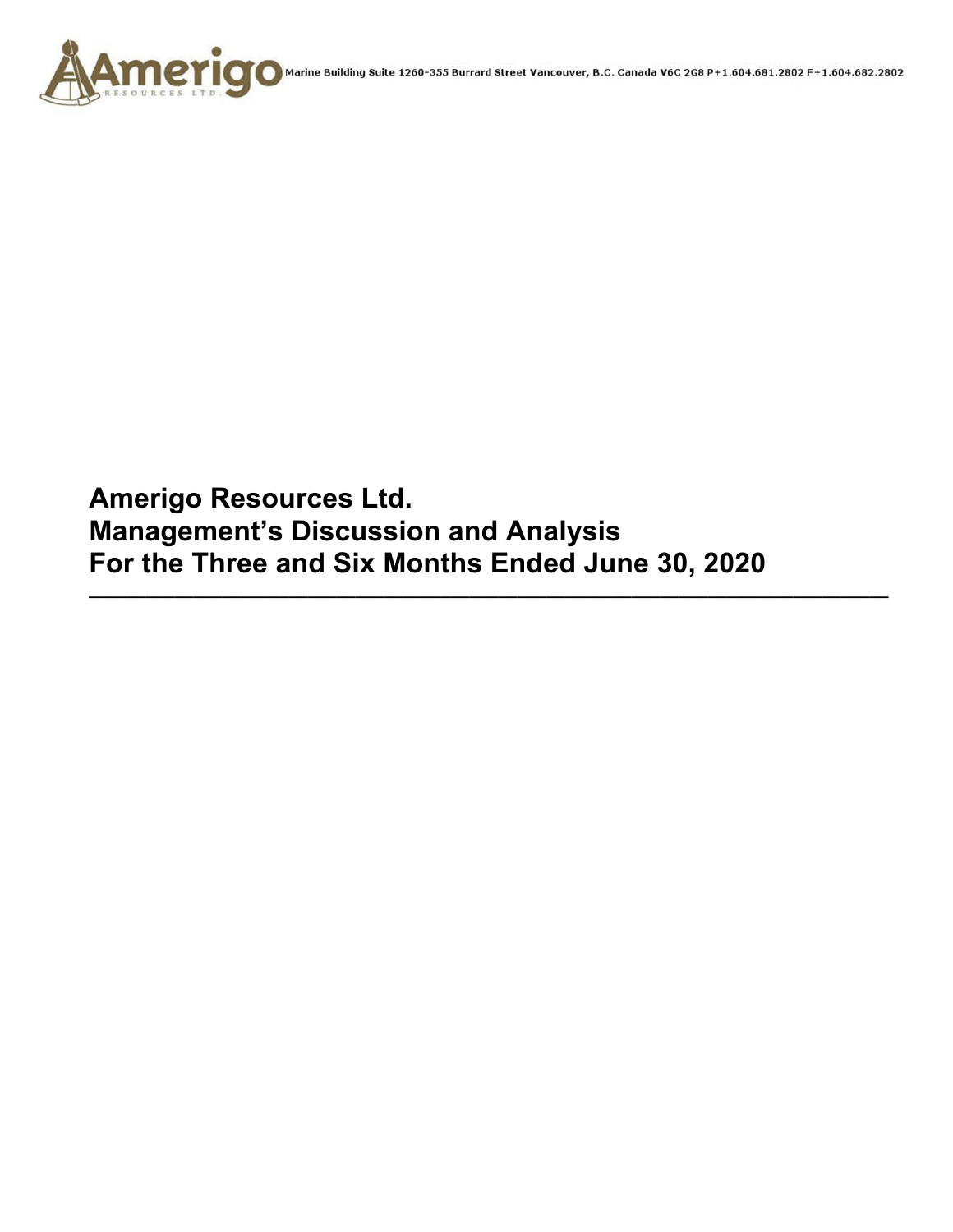# *T A B L E of C O N T E NT S*

This Management's Discussion & Analysis ("MD&A") has the following sections:

- 1. **About Amerigo**  An executive summary of Amerigo's business and long-term contractual relationship with Corporación Nacional del Cobre de Chile ("Codelco")'s El Teniente Division ("DET")…(PAGE 3)
- 2. **Purpose of MD&A and Identification of Non-GAAP Measures**  Information on accounting principles and other background factors to facilitate the understanding of this MD&A and related consolidated financial statements... (PAGE 3)
- 3. **Quarterly Headlines** A summary of key operating and financial metrics during the three months ended June 30, 2020 ("Q2-2020) and as at June 30, 2020…(PAGE 4)
- 4. **Five-Quarter Financial Results and Summary Cash Flow Information**  A summary of financial results and uses and sources of cash presented on a quarterly basis for the most recent five reporting quarters...(PAGE 7)
- 5. **Operating Results** An analysis of production results for Q2-2020 compared to the three months ended June 30, 2019 ("Q2-2019")…(PAGE 8)
- 6. **Financial Results**  An analysis of financial performance during Q2-2020 compared to Q2-2019 and during the six months ended June 30, 2020 ('YTD-2020") compared to the six months ended June 30, 2019 ("YTD-2019")…PAGE 11)
- 7. **Comparative Periods** A summary of financial data for the most recent eight reporting quarters…(PAGE 16)
- 8. **Liquidity, Financial Position and Going Concern** A review of cash flow components, summary of borrowings and analysis of liquidity, financial position and going concern as at June 30, 2020…(PAGE 17)
- 9. **Agreement with Codelco's DET** A summary of contractual arrangements with Codelco's DET… (PAGE 20)
- 10. **Other MD&A Requirements** –Transactions with related parties, critical accounting estimates & judgements, internal controls over financial reporting, commitments and cautionary statement on forward looking information…(PAGE 20)

**THIS DOCUMENT CONTAINS FORWARD-LOOKING STATEMENTS. REFER TO THE CAUTIONARY LANGUAGE UNDER THE HEADING "CAUTIONARY STATEMENT ON FORWARD-LOOKING INFORMATION" (Page 23).**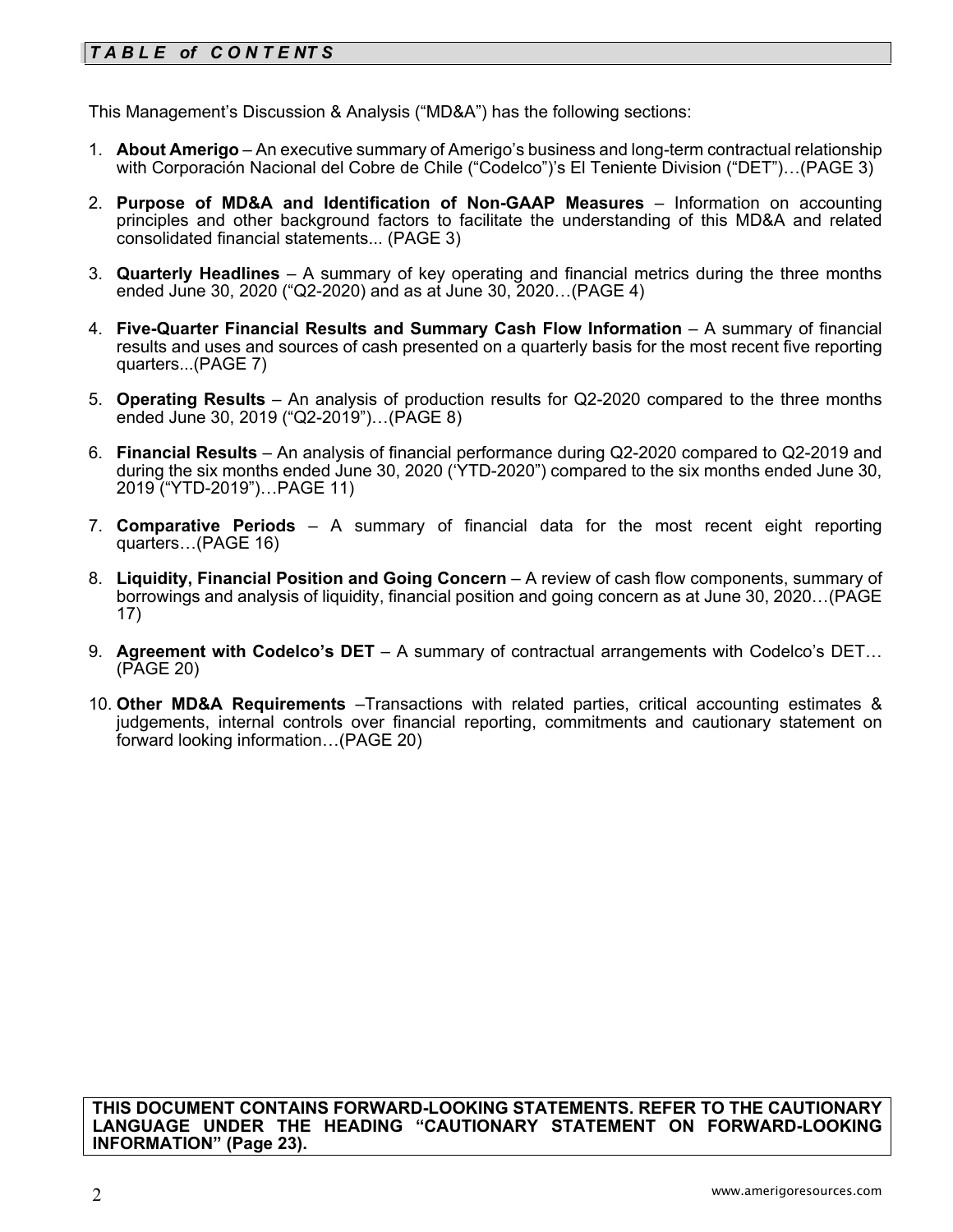## **AMOUNTS REPORTED IN U.S. DOLLARS, EXCEPT WHERE INDICATED OTHERWISE.**

#### **ABOUT AMERIGO**

Amerigo Resources Ltd. ("Amerigo"") owns a 100% interest in Minera Valle Central S.A. ("MVC"), a producer of copper and molybdenum concentrates. MVC, located in Chile, has a long-term contract with Codelco's DET to process fresh and historic tailings from El Teniente. El Teniente, in production since 1905, is the world's largest underground copper mine. Refer to Agreements with Codelco's DET (page 20).

MVC currently operates under a tolling agreement with DET and title to the copper concentrates produced by MVC remains with DET. MVC earns copper tolling revenue, calculated as the gross value of copper produced at applicable market prices net of notional items, which include treatment and refining charges, DET copper royalties and transportation costs.

Molybdenum concentrates produced at MVC are predominantly sold under a molybdenum sales agreement with Chile's Molibdenos y Metales S.A. ("Molymet").

During the months of August 2019 to January 2020, MVC processed high-grade slag material from DET's smelter stockpile at its plant.

Amerigo's shares are listed for trading on the Toronto Stock Exchange ("TSX") and traded in the United States on the OTCQX.

#### **PURPOSE OF MD&A and IDENTIFICATION OF NON-GAAP MEASURES**

This MD&A of the results of operations and financial position of Amerigo together with its subsidiaries (collectively, the "Company"), is prepared as of August 10, 2020.

It should be read in conjunction with Amerigo's condensed interim consolidated financial statements and related notes for the six months ended June 30, 2020, and the audited consolidated financial statements and related notes for the year ended December 31, 2019.

Amerigo's interim financial statements are reported in accordance with International Financial Reporting Standards ("IFRS") issued by the International Accounting Standards Board ("IASB") as applicable to interim financial reporting. The financial data in this MD&A is derived from Amerigo's financial statements, except non-GAAP measures which are indicated as such.

Our objective in preparing this MD&A's is to help the reader understand the factors affecting the Company's current and future financial performance.

#### **Non-GAAP measures**

References are made in this MD&A to cash cost and total cost, two non-GAAP financial measures with no standardized meaning under IFRS and which may not be comparable to similar measures presented by other issuers.

Cash cost and total cost are commonly used as performance indicators in the mining industry and are an important performance metric for the Company.

A tabular reconciliation of cash and total costs to tolling and production costs in Q2-2020 and Q2-2019 is available on page 14.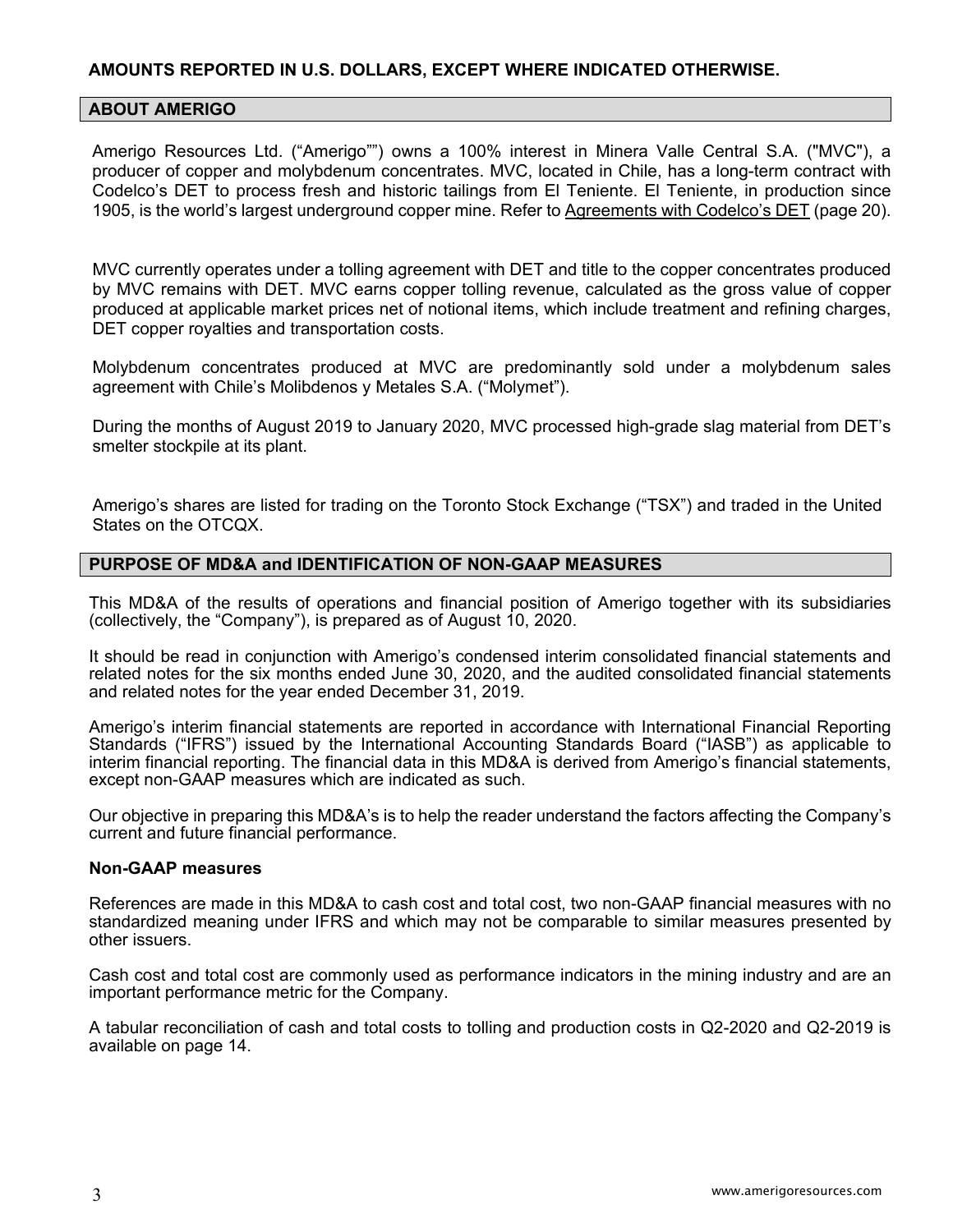## **QUARTERLY HEADLINES**

#### **Key performance metrics for the current and comparative quarter**

|                                                       | Q2-2020 | Q2-2019  | Change   |        |
|-------------------------------------------------------|---------|----------|----------|--------|
|                                                       |         |          | 5        | $\%$   |
| Copper produced (million pounds) <sup>1</sup>         | 13.0    | 13.3     | (0.3)    | (2%)   |
| Copper delivered (million pounds) <sup>1</sup>        | 13.7    | 13.4     | 0.3      | 2%     |
| Percentage of production from historic tailings       | 49%     | 62%      |          |        |
| Revenue (\$ thousands) $2^2$                          | 26,046  | 22,692   | 3,354    | 15%    |
| DET notional copper royalties (\$ thousands)          | 6,150   | 8,322    | (2, 172) | (26%)  |
| Tolling and production costs (\$ thousands)           | 26,441  | 28,794   | (2,353)  | (8%)   |
| Gross loss (\$ thousands)                             | (395)   | (6, 102) | 5,707    | (94%)  |
| Net loss (\$ thousands)                               | (3,602) | (6, 564) | 2,962    | (45%)  |
| Loss per share                                        | (0.02)  | (0.04)   | 0.02     | (50%)  |
| Operating cash flow (\$ thousands) $3$                | 2,785   | (4, 754) | 7,539    | (159%) |
| Cash flow paid for plant and equipment (\$ thousands) | (810)   | (2,486)  | 1,676    | (67%)  |
| Cash and cash equivalents (\$ thousands)              | 489     | 8,415    | (7,926)  | (94%)  |
| Borrowings $($$ thousands) <sup>4</sup>               | 51,147  | 57,641   | (6, 494) | (11%)  |
| MVC's copper price (\$/lb) <sup>5</sup>               | 2.61    | 2.67     | (0.06)   | (2%)   |
| $M/C's$ molybdenum price $$I\!B)6$                    | 7.88    | 11.84    | (3.96)   | (33%)  |

- 1 Copper production conducted under a tolling agreement with DET.<br><sup>2</sup> Revenue reported net of notional items (smelting and refining charges, DET notional copper royalties and transportation
- costs).<br><sup>3</sup> Operating cash flow before changes in non-cash working capital.<br><sup>4</sup> At line <sup>20, 2020, comprised of short and lang term pertience of <sup>eq</sup></sup>
- 
- 4 At June 30, 2020, comprised of short and long-term portions of \$9.9 and \$41.2 million, respectively.<br><sup>5</sup> MVC's copper price is the average notional copper price for the period, before smelting and refining, DET notional royalties, transportation costs and settlement adjustments to prior period sales.<br><sup>6</sup> MVC's molybdenum price is the average realized molybdenum price in the period, before roasting charges and settlement
- adjustments to prior period sales

## **COVID-19 effect on financial results and ongoing uncertainty**

- In March 2020, the World Health Organization declared a global pandemic related to COVID-19. The current and expected impacts from the pandemic on the global economy could be far reaching. To date, there has been significant volatility in stock markets, commodity and foreign exchange markets and the global movement of people and some goods has become restricted. There is continued ongoing uncertainty surrounding COVID-19 and the extent and duration of the impact that it may have on the global economy and on global financial markets.
- The Company's financial results were substantially impacted during YTD-2020 as a result of lower copper prices. Commodity market volatility resulting from COVID-19 may continue to impact the Company's financial results and liquidity for some time.
- MVC has not experienced production interruptions or significant disruption to its supply chain because of the COVID-19 global pandemic.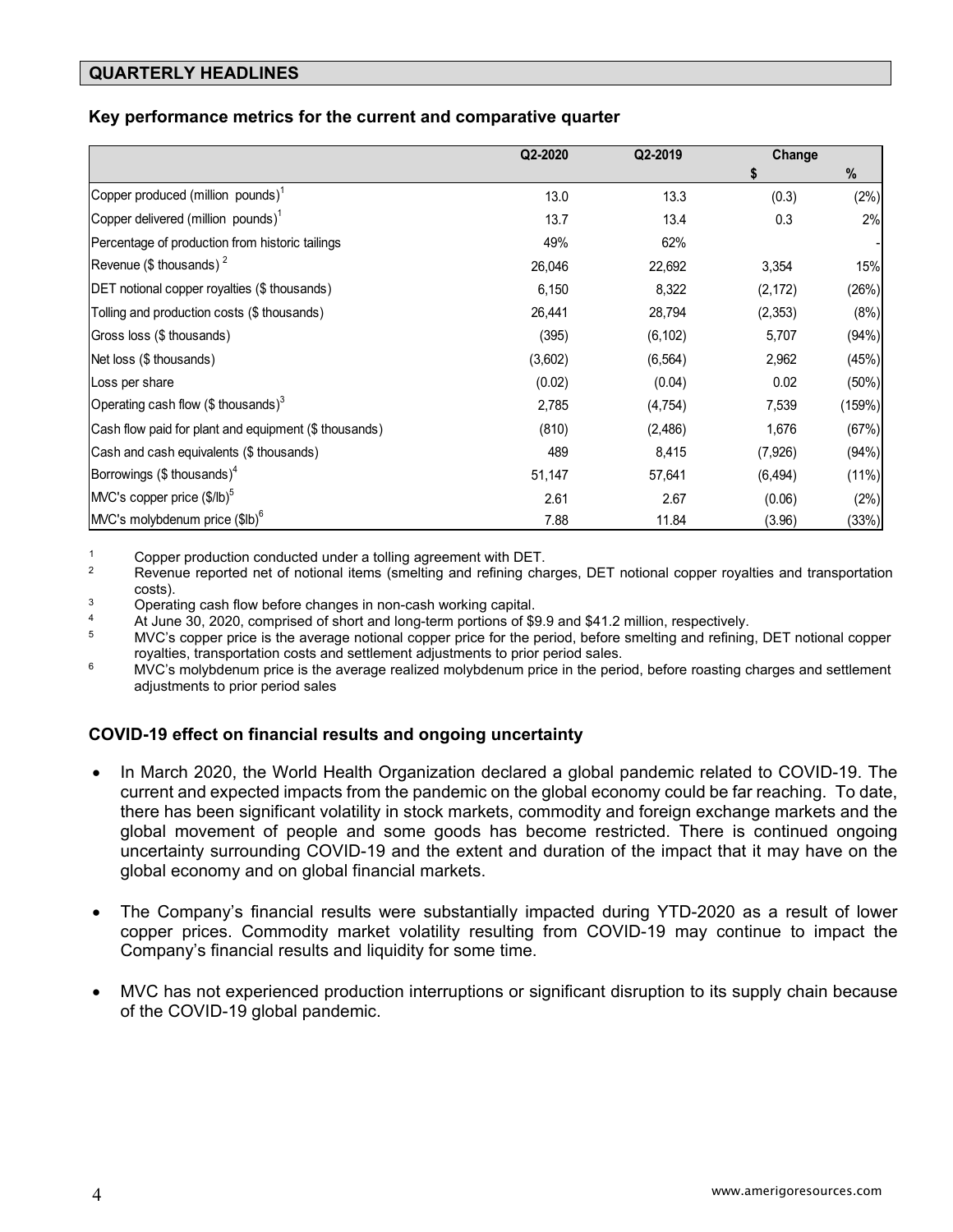### **Amerigo reported quarterly net loss of \$3.6 million**

- Net loss was \$3.6 million (Q2-2019: net loss of \$6.6 million) from higher revenue resulting from positive adjustments to fair value of settlement receivables and lower tolling and production costs in Q2-2020 compared to Q2-2019.
- Loss per share during Q2-2020 was \$0.02 (Q2-2019: \$0.04).
- The Company generated \$2.8 million in operating cash flow before changes in non-cash working capital in Q2-2020 (Q2-2019: used cash of \$4.8 million in operations). Quarterly net operating cash flow was \$1.1 million (Q2-2019: \$3.0 million).

#### **MVC produced 13.0 million pounds of copper during Q2-2020 (Q2-2019: 13.3 million pounds) at a cash cost of \$1.72/lb (Q2-2019: \$1.97/lb)**

- Q2-2020 production of 13.0 million pounds of copper (Q2-2019: 13.3 million pounds) included 6.3 million pounds from high-grade historic tailings from DET (the "Cauquenes" tailings) (Q2-2019: 8.2 million pounds) and 6.7 million pounds from DET fresh tailings (Q2-2019: 5.1 million pounds).
- Q2-2020 production results were in line with the Company's 2020 guidance and considered a reduction in Cauquenes tonnage processing through H1-2020 in response to drought conditions then present in central Chile.
- In Q2-2020, processing rates averaged 119,435 tonnes per day ("TPD") for fresh tailings and 35,875 TPD for Cauquenes. Copper grade in fresh tailings was slightly higher than expected and recoveries from fresh and Cauquenes tailings also exceeded initial expectations in response to MVC's initial plant debottlenecking initiatives. Operating days in Q2-2020 were 91/91 for fresh tailings and 89/91 for Cauquenes. Two operation days were lost in Cauquenes in late June due to intense rainfall.
- Molybdenum production was 0.4 million pounds (Q2-2019: 0.2 million pounds).
- Cash cost (a non-GAAP measure equal to the aggregate of smelting and refining charges, tolling/production costs net of inventory adjustments and administration costs, net of by-product credits, page 14) was \$1.72 per pound ("/lb") (Q2-2019: \$1.97/lb).
- Total cost (a non-GAAP measure equal to the aggregate of cash cost, DET notional copper royalties and DET molybdenum royalties of \$0.50/lb and depreciation of \$0.33/lb, page 14) decreased to \$2.55/lb (Q2-2019: \$2.95/lb), due to lower cash cost and lower DET notional royalties from lower metal prices.

#### **MVC's average copper price in Q2-2020 was \$2.61/lb**

- During Q2-2020, MVC's copper price was \$2.61/lb (Q2-2019: \$2.67/lb) and MVC's molybdenum price was \$7.88/lb (Q2-2019: \$11.84/lb).
- Revenue during Q2-2020 was \$26.0 million (Q2-2019: \$22.7 million), including copper tolling revenue of \$23.9 million (Q2-2019: \$20.5 million) and molybdenum revenue of \$2.1 million (Q2-2019: \$2.2 million).
- Copper tolling revenue is calculated from MVC's gross value of copper produced during Q2-2020 of \$33.3 million (Q2-2019: \$37.3 million) and positive fair value adjustments to settlement receivables of \$1.4 million (Q2-2019: negative adjustments of \$3.2 million) less notional items including DET royalties of \$6.1 million (Q2-2019: \$8.3 million), smelting and refining of \$4.3 million (Q2-2019: \$4.8 million) and transportation of \$0.4 million (Q2-2019: \$0.5 million).
- MVC's financial performance is very sensitive to changes in copper prices. MVC's Q2-2020 final prices will be the average London Metal Exchange ("LME") prices for July, August and September 2020. A 10% increase or decrease from the \$2.61/lb provisional price used at June 30, 2020 would result in a \$3.6 million change in revenue in Q3-2020 in respect of Q2-2020 production.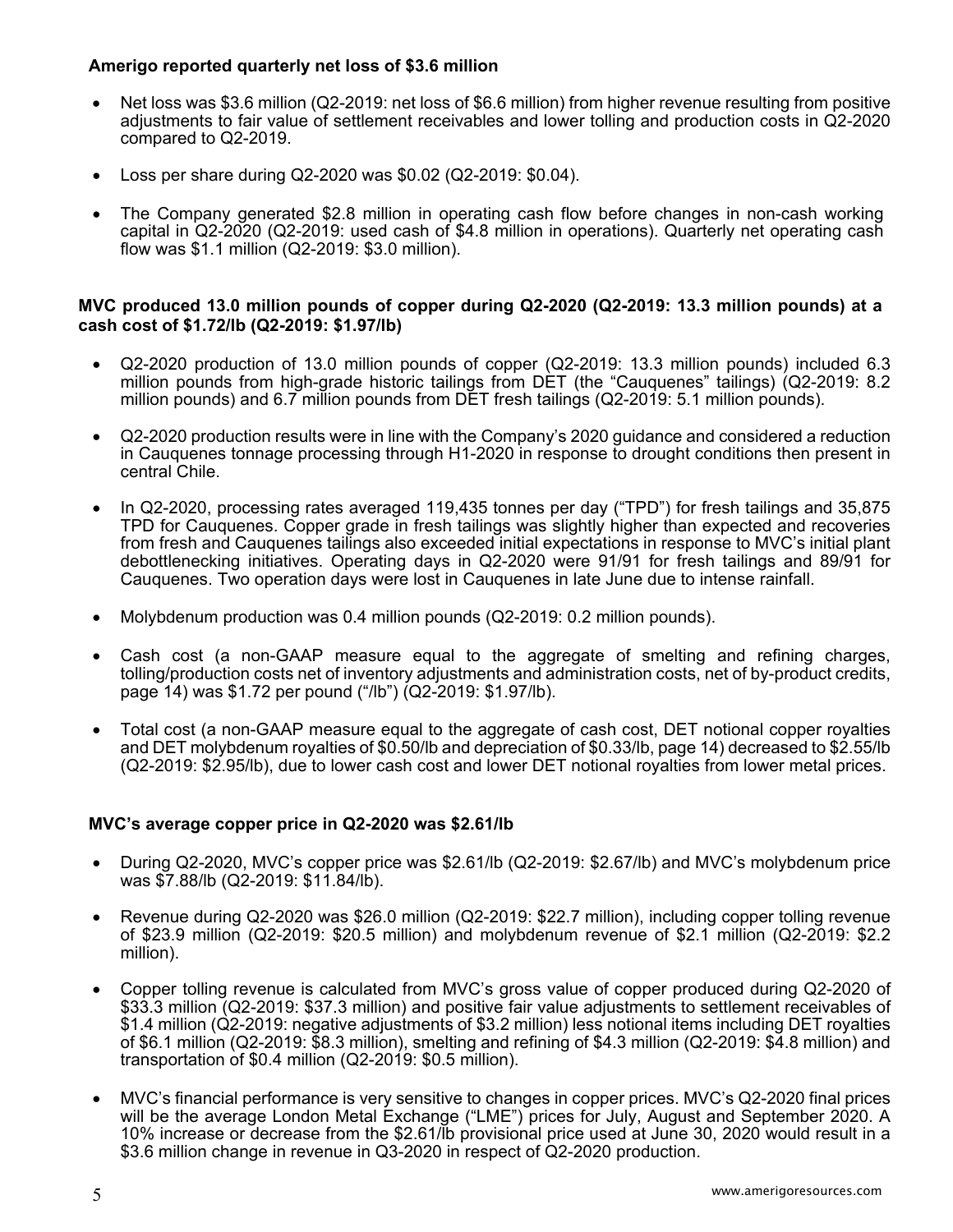## **At June 30, 2020, MVC had a working capital deficiency of \$26.7 million**

- At June 30, 2020, the Company's cash balance was \$0.5 million (December 31, 2019: \$7.2 million) due to a delay in payment of \$4.6 million in receivables due to a Chilean holiday on June 29, 2020, which were paid on July 1, 2020. If payment had been received on time, cash balance at June 30, 2020 would have been \$5.1 million and amounts receivable would have been \$1.3 million, including a provision of \$7.3 million in negative settlement adjustments due by MVC to DET which subsequent to June 30, 2020, were restructured for payment in 2021 (Refer to Subsequent Events, page 23).
- At June 30, 2020, the Company had a \$26.7 million working capital deficiency (December 31, 2019: \$15.1 million). Subsequent to June 30, 2020, the Company's working capital deficiency was reduced by \$3.7 million as settlement adjustments due to DET were restructured to be paid in 2021.
- The Company's working capital deficiency is a significant liquidity risk indicator, particularly given the volatility in copper prices experienced YTD-2020 in response to the uncertainty surrounding COVID-19 and its impact on the global economy.
- The Company expects to meet obligations for the next 12 months from operating cash flow, assuming copper prices in the period average at least \$2.75/lb, and the Company's actual production and cost results are consistent with the Company's outlook for H2-2020. Refer to Liquidity, Financial Position and Going Concern (page17).
- Refer to Cautionary Statement on Forward Looking Information (page 23).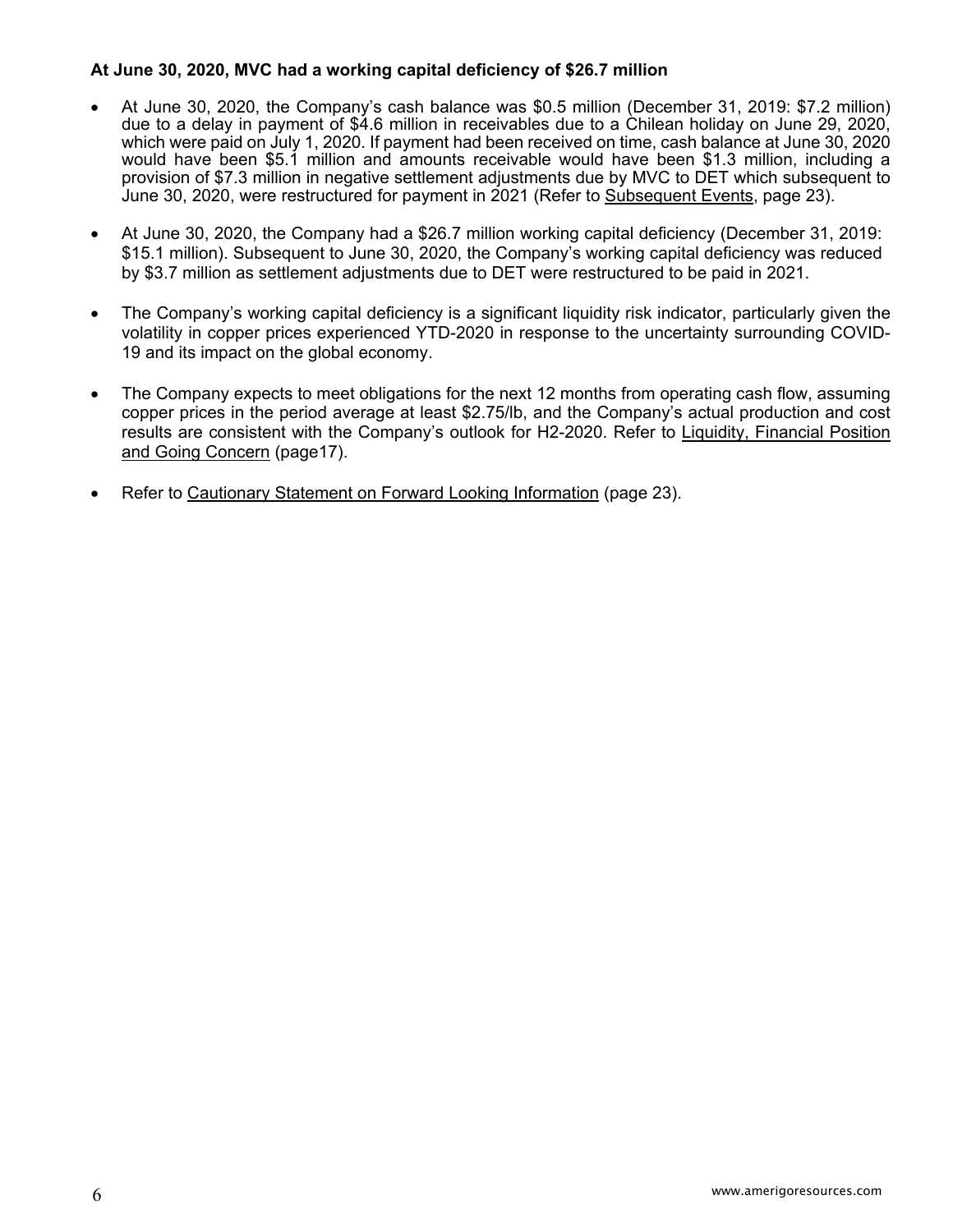# **SUMMARY OF FINANCIAL RESULTS Q2-2020 TO Q2-2019**

|                                                              | Q2-2020<br>\$      | Q1-2020<br>\$        | Q4-2019<br>\$      | Q3-2019<br>\$      | Q2-2019               |
|--------------------------------------------------------------|--------------------|----------------------|--------------------|--------------------|-----------------------|
| Copper production, million pounds 1                          | 12.965             | 12.080               | 24.320             | 19.086             | \$<br>13.344          |
| Copper deliveries, million pounds 1                          | 13.698             | 11.822               | 24.046             | 19.549             | 13.424                |
| MVC's copper price (\$/lb)                                   | 2.61               | 2.35                 | 2.76               | 2.62               | 2.67                  |
|                                                              |                    |                      |                    |                    |                       |
| Financial results (\$ thousands)                             |                    |                      |                    |                    |                       |
| Revenue                                                      |                    |                      |                    |                    |                       |
| Gross value of copper produced                               | 33,333             | 27,180               | 41,435             | 43,618             | 37,278                |
| Adjustments to fair value of settlement receivables          | 1,426              | (5, 332)             | 2,208              | (875)              | (3, 182)              |
|                                                              | 34,759             | 21,848               | 43,643             | 42,743             | 34,096                |
| Notional items deducted from gross value of copper produced: |                    |                      |                    |                    |                       |
| DET royalties - copper                                       | (6, 150)           | (5, 192)             | (8, 584)           | (8,786)            | (8,322)               |
| Smelting and refining                                        | (4,257)            | (3,023)              | (5,061)            | (5, 391)           | (4,830)               |
| Transportation                                               | (444)              | (318)                | (434)              | (512)              | (447)                 |
| Copper tolling revenue                                       | 23,908             | 13,315               | 29,564             | 28,054             | 20,497                |
| Slag revenue                                                 |                    | 668                  | 4,091              | 1,443              |                       |
| Molybdenum and other revenue                                 | 2,138              | 1,655                | 1,819              | 4,403              | 2,195                 |
|                                                              | 26,046             | 15,638               | 35,474             | 33,900             | 22,692                |
| Tolling and production costs                                 |                    |                      |                    |                    |                       |
| Tolling and production costs                                 | (20, 740)          | (18, 459)            | (25, 748)          | (26, 583)          | (22, 772)             |
| Depreciation and amortization                                | (4,338)            | (4,736)              | (4,352)            | (4,372)            | (4,398)               |
| Administration                                               | (1,053)            | (1, 112)             | (1,390)            | (1, 191)           | (1,221)               |
| DET royalties - molybdenum                                   | (310)              | (262)                | (461)              | (745)              | (403)                 |
| Gross (loss) profit                                          | (26, 441)<br>(395) | (24, 569)<br>(8,931) | (31, 951)<br>3,523 | (32, 891)<br>1,009 | (28, 794)<br>(6, 102) |
| Other expenses                                               |                    |                      |                    |                    |                       |
| Derivative to related parties including                      |                    |                      |                    |                    |                       |
| changes in fair value                                        | (2,100)            | 3,742                | (1, 314)           | (55)               | 256                   |
| Salaries, management and professional fees                   | (354)              | (436)                | (1,088)            | (359)              | (527)                 |
| Office and general expenses                                  | (51)               | (255)                | (85)               | (191)              | (69)                  |
| Share-based payment compensation                             | (29)               | (10)                 | (112)              | (276)              | (576)                 |
|                                                              | (434)              | (701)                | (1,285)            | (826)              | (1, 172)              |
| Foreign exchange (loss) gan                                  | (396)              | 960                  | 303                | 708                | (385)                 |
| Other gains                                                  | 14                 | 35                   | 30                 | 53                 | 89                    |
|                                                              | (382)              | 995                  | 333                | 761                | (296)                 |
|                                                              | (2,916)            | 4,036                | (2,266)            | (120)              | (1,212)               |
| Operating (loss) profit                                      | (3,311)            | (4,895)              | 1,257              | 889                | (7, 314)              |
| Finance expense                                              | (904)              | (2,833)              | (951)              | (3,596)            | (1,501)               |
| (Loss) income before income tax                              | (4, 215)           | (7, 728)             | 306                | (2,707)            | (8, 815)              |
| Income tax recovery                                          | 613                | 3,699                | 327                | 624                | 2,251                 |
| Net (loss) income                                            | (3,602)            | (4,029)              | 633                | (2,083)            | (6, 564)              |
|                                                              |                    |                      |                    |                    |                       |
| Loss per share - basic                                       | (0.02)             | (0.02)               |                    | (0.01)             | (0.04)                |
| Loss per share - diluted                                     | (0.02)             | (0.02)               |                    | (0.01)             | (0.04)                |
|                                                              |                    |                      |                    |                    |                       |
| Unit tolling and production costs                            | 1.93               | 2.32                 | 2.07               | 1.99               | 2.08                  |
|                                                              |                    |                      |                    |                    |                       |
| Cash cost $(\$/IB)^2$                                        | 1.72               | 1.94                 | 1.79               | 1.56               | 1.97                  |
| Total cost $($/lb)^2$                                        | 2.55               | 2.88                 | 2.64               | 2.43               | 2.95                  |
| Uses and sources of cash (\$thousands)                       |                    |                      |                    |                    |                       |
| Operating cash flow before w orking capital changes          | 2,785              | (4, 132)             | 6,412              | 3,016              | (4, 754)              |
| Net cash from (used in) operating activities                 | 1,132              | (1,378)              | 6,901              | 1,307              | 2,951                 |
| Cash used in investing activities                            | (810)              | (393)                | (991)              | (3,875)            | (2,486)               |
| Cash used in financing activities                            | (403)              | (4, 779)             | (223)              | (4, 121)           | (8,596)               |
| Ending cash balance                                          | 489                | 572                  | 7,164              | 1,617              | 8,415                 |

 $\frac{1}{1}$  Includes production from fresh tailings, Cauquenes tailings and DET slag processing.<br>  $\frac{2}{1}$  Cash and total costs are non-GAAP measures. Refer to page 14 for the basis of reco

2 Cash and total costs are non-GAAP measures. Refer to page 14 for the basis of reconciliation of these measures to tolling and production costs.

A discussion on key quarterly variances (revenue and tolling and production costs) can be found on page 16.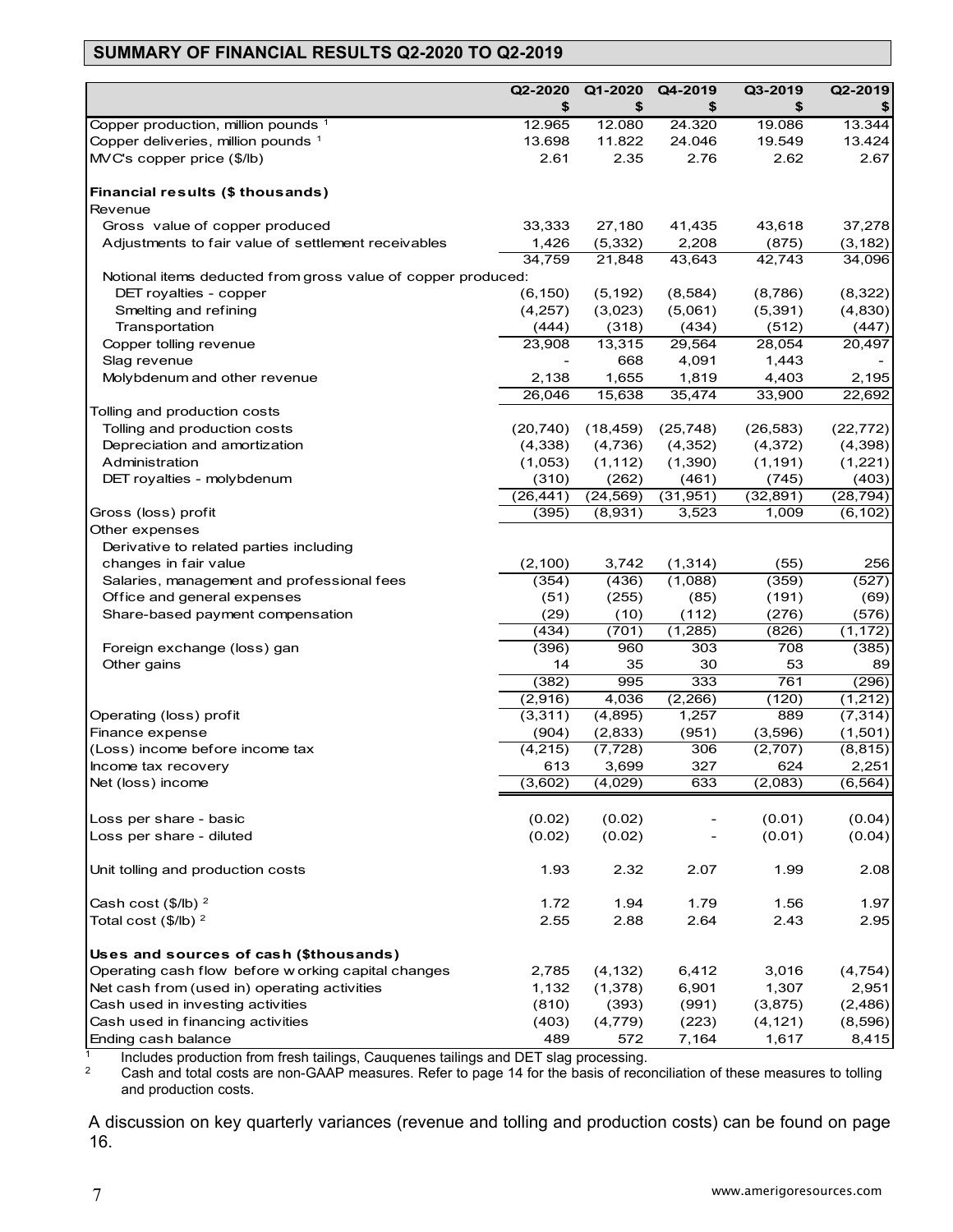## **OPERATING RESULTS**

Copper production in Q2-2020 was 13.0 million pounds (Q2-2019: 13.3 million pounds), comprising 6.3 million pounds from Cauquenes (Q2-2019: 8.2 million pounds) and 6.7 million pounds from fresh tailings (Q2-2019: 5.1 million pounds).

|                                   | Q2-2020    | Q2-2019    |
|-----------------------------------|------------|------------|
| <b>FRESH TAILINGS</b>             |            |            |
| Tonnes per day                    | 119,435    | 123,099    |
| Operating days                    | 91         | 89         |
| Tonnes processed                  | 10,868,556 | 10,940,468 |
| Copper grade (%)                  | 0.137%     | 0.111%     |
| Copper recovery                   | 20.3%      | 19.1%      |
| Copper produced (M lbs)           | 6.66       | 5.12       |
| <b>CAUQUENES TAILINGS</b>         |            |            |
| Tonnes per day                    | 35,875     | 57,746     |
| Operating days                    | 89         | 89         |
| Tonnes processed                  | 3,164,898  | 5,094,589  |
| Copper grade (%)                  | 0.257%     | 0.232%     |
| Copper recovery                   | 34.9%      | 31.6%      |
| Copper produced (M lbs)           | 6.31       | 8.22       |
| <b>COPPER</b>                     |            |            |
| Total copper produced (M lbs)     | 12.97      | 13.34      |
| <b>MOLYBDENUM</b>                 |            |            |
| Total molybdenum produced (M lbs) | 0.35       | 0.25       |

|                                     | <b>April 2020</b> | <b>May 2020</b> | <b>June 2020</b> | Q2-2020    |
|-------------------------------------|-------------------|-----------------|------------------|------------|
| <b>Fresh tailings</b>               |                   |                 |                  |            |
| Tonnes per day                      | 123,650           | 124,149         | 110,347          | 119,435    |
| Operating days                      | 30                | 31              | 30               | 91         |
| Tonnes processed                    | 3,709,504         | 3,848,629       | 3,310,423        | 10,868,556 |
| Copper grade                        | 0.137%            | 0.140%          | 0.134%           | 0.137%     |
| Copper recovery                     | 19%               | 21%             | 21%              | 20%        |
| Copper produced (million of pounds) | 2.12              | 2.44            | 2.1              | 6.66       |
| <b>Cauquenes tailings</b>           |                   |                 |                  |            |
| Tonnes per day                      | 35,323            | 34,573          | 37,907           | 35,875     |
| Operating days                      | 30                | 31              | 28               | 89         |
| Tonnes processed                    | 1,047,178         | 1,064,852       | 1,052,868        | 3,164,898  |
| Copper grade                        | 0.253%            | 0.257%          | 0.262%           | 0.257%     |
| Copper recovery                     | 34%               | 35%             | 37%              | 35%        |
| Copper produced (million of pounds) | 1.97              | 2.11            | 2.23             | 6.31       |
| Copper produced (M lbs)             | 4.09              | 4.55            | 4.33             | 12.97      |
| Cash cost (\$/pound copper)         | 1.79              | 1.65            | 1.73             | 1.72       |

Q2-2020 production results were in line with the Company's 2020 guidance which considered a reduction in Cauquenes tonnage processing through H1-2020 in response to drought conditions then present in central Chile.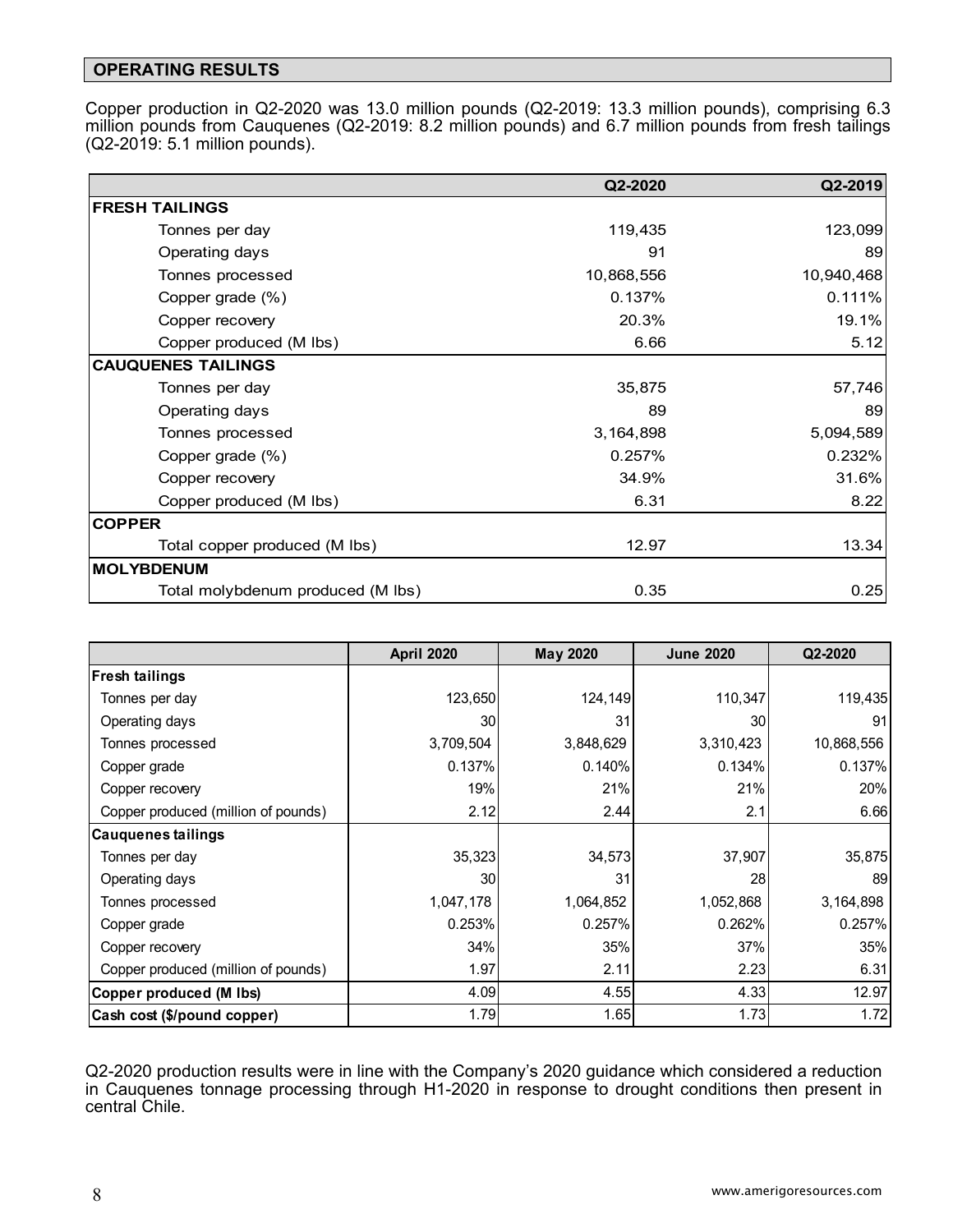In Q2-2020, processing rates averaged 119,435 TPD for fresh tailings and 35,875 TPD for Cauquenes. Copper grade in fresh tailings was slightly higher than expected and recoveries from fresh and Cauquenes tailings also exceeded initial expectations in response to MVC's initial plant debottlenecking initiatives. Operating days in Q2-2020 were 91/91 for fresh tailings and 89/91 for Cauquenes. Two days of operation were lost in Cauquenes in late June due to strong rainfall.

Molybdenum production during Q2-2020 was 0.4 million pounds (Q1-2019: 0.3 million pounds).

MVC's operations continued through Q2-2020 without any significant disruptions due to COVID-19 and MVC's response to COVID-19 was praised by Chile's Mining Ministry.

The central region of Chile where MVC is located experienced lower than normal rain in 2018 (total annual rainfall of 291 millimeters ("mm"), where each mm of measured precipitation is the equivalent of one liter of rainfall per square meter) and a severe drought in 2019 (total annual rainfall of 124 mm) compared to normal annual rainfall of approximately 410 mm.

In 2020, the rain season started mid-June with some days of intense rain which resulted in 2 days of lost production in Cauquenes in June and 11 days of lost production in Cauquenes in July. Despite these lost days, the Company continues to expect to meet 2020 production guidance, as MVC has increased processing rates at Cauquenes due to higher water availability.

To July 31, 2020, cumulative rainfall at MVC was 310 mm, essentially 75% of normal annual rainfall. Lower levels of rainfall could continue through August and part of September.

Rainfall has increased the water reserves at Colihues from a low point of 300,000 cubic meters earlier in 2020 to 8 million cubic meters, a level not seen since February 2018. The positive effect of rainfall in fresh tailings is not yet seen as El Teniente is located at a higher altitude than MVC and will only see the benefits of the 2020 rain season as snow starts to melt in the fourth quarter of the year.

The Company's production forecast for H2-2020 assumes: (i) increased processing rates from Cauquenes, which have been achieved in July, (ii) lower processing rates from fresh tailings in Q3-2020 associated with reduced activity at El Teniente due to COVID-19, and (iii) the known impact of debottlenecking initiatives implemented to date. Cash costs will step down progressively in Q3-2020 and Q4-2020, primarily due to increased production at Cauquenes. MVC continues to work on additional initiatives to improve plant performance.

Under these assumptions, MVC estimates that it will produce 56 million pounds of copper in 2020 at a cash cost of \$1.67/lb. Additional information is included in the following table.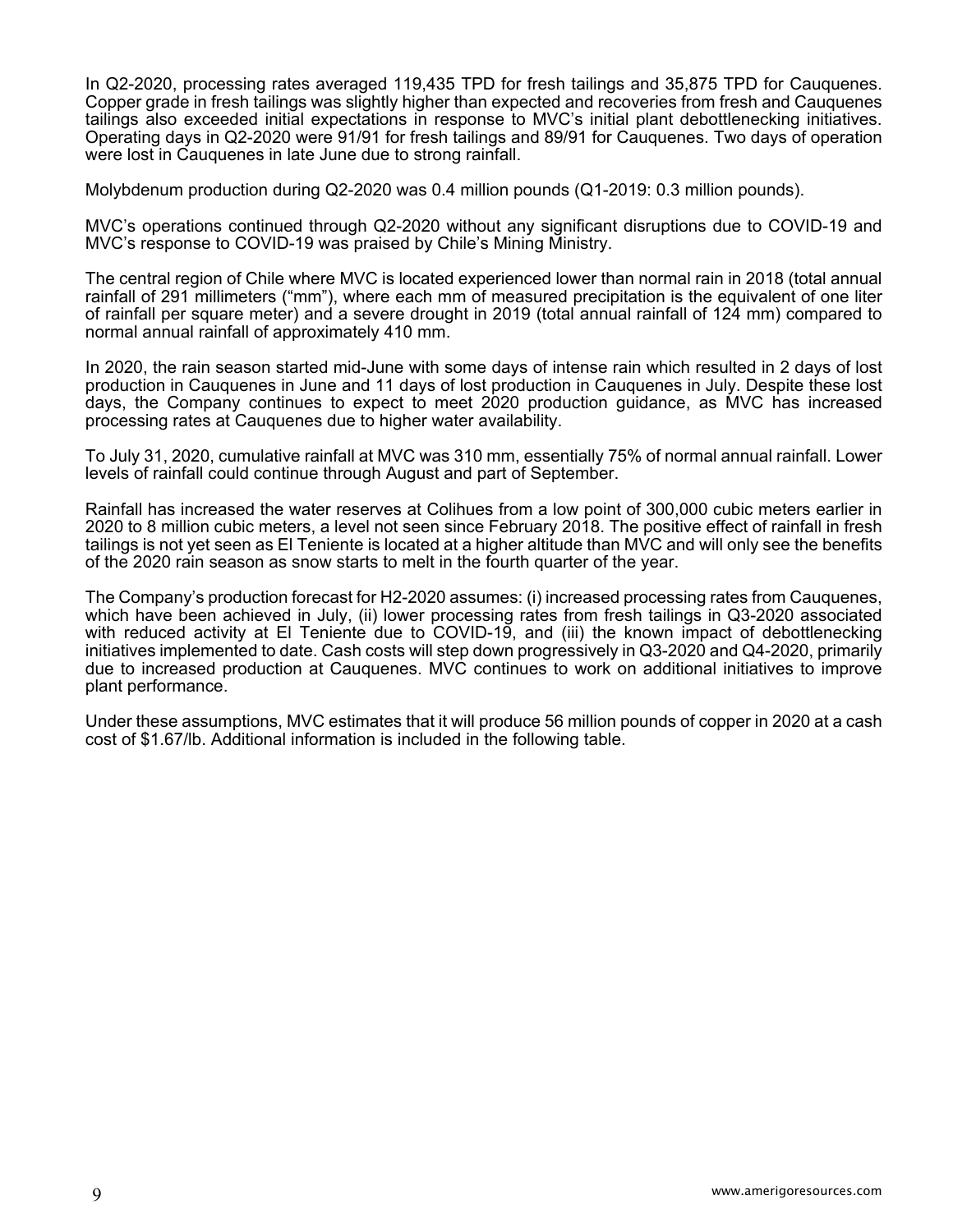|                                   | Q1-2020   | Q2-2020       | Q3-2020   | Q4-2020    | 2020         |
|-----------------------------------|-----------|---------------|-----------|------------|--------------|
|                                   | Actual    | <b>Actual</b> | Est.      | Est.       |              |
| <b>Fresh tailings</b>             |           |               |           |            |              |
| Tonnes per day                    | 120,037   | 119,435       | 106,804   | 125,000    | 117,724      |
| Operating days                    | 78        | 91            | 92        | 92         | 353          |
| Tonnes processed                  | 9,306,854 | 10,868,556    | 9,826,000 | 11,437,500 | 41,438,910   |
| Copper grade                      | 0.125%    | 0.137%        | 0.127%    | 0.115%     | 0.126%       |
| Copper recovery                   | 19.9%     | 20.3%         | 21.0%     | 22.0%      | 20.8%        |
| Copper produced (M lbs)           | 5.13      | 6.66          | 5.75      | 6.38       | 23.92        |
| <b>Cauquenes tailings</b>         |           |               |           |            |              |
| Tonnes per day                    | 43,763    | 35,875        | 50,000    | 62,500     | 48,481       |
| Operating days                    | 67        | 88            | 86        | 92         | 333          |
| Tonnes processed                  | 2,976,621 | 3,164,898     | 4,300,000 | 5,750,000  | 16, 191, 519 |
| Copper grade                      | 0.261%    | 0.257%        | 0.243%    | 0.243%     | 0.249%       |
| Copper recovery                   | 33.4%     | 34.9%         | 33.3%     | 35.0%      | 34.3%        |
| Copper produced (M lbs)           | 5.72      | 6.31          | 7.68      | 10.79      | 30.50        |
| Fresh tailings +Cauquenes (M lbs) | 10.85     | 12.97         | 13.43     | 17.17      | 54.42        |
| <b>Slag Processing</b>            |           |               |           |            |              |
| Tonnes processed                  | 14,960    |               |           |            | 14,960       |
| Copper grade                      | 4.6%      |               |           |            | 4.6%         |
| Copper recovery                   | 80%       |               |           |            | 80%          |
| Copper produced (M lbs)           | 1.23      |               |           |            | 1.23         |
| Copper produced (M lbs)           | 12.08     | 12.97         | 13.43     | 17.17      | 55.65        |
| Cash cost(\$/pound copper)        | 1.94      | 1.72          | 1.56      | 1.46       | 1.67         |
| Molybdenum produced (M lbs)       | 0.19      | 0.35          | 0.43      | 0.42       | 1.39         |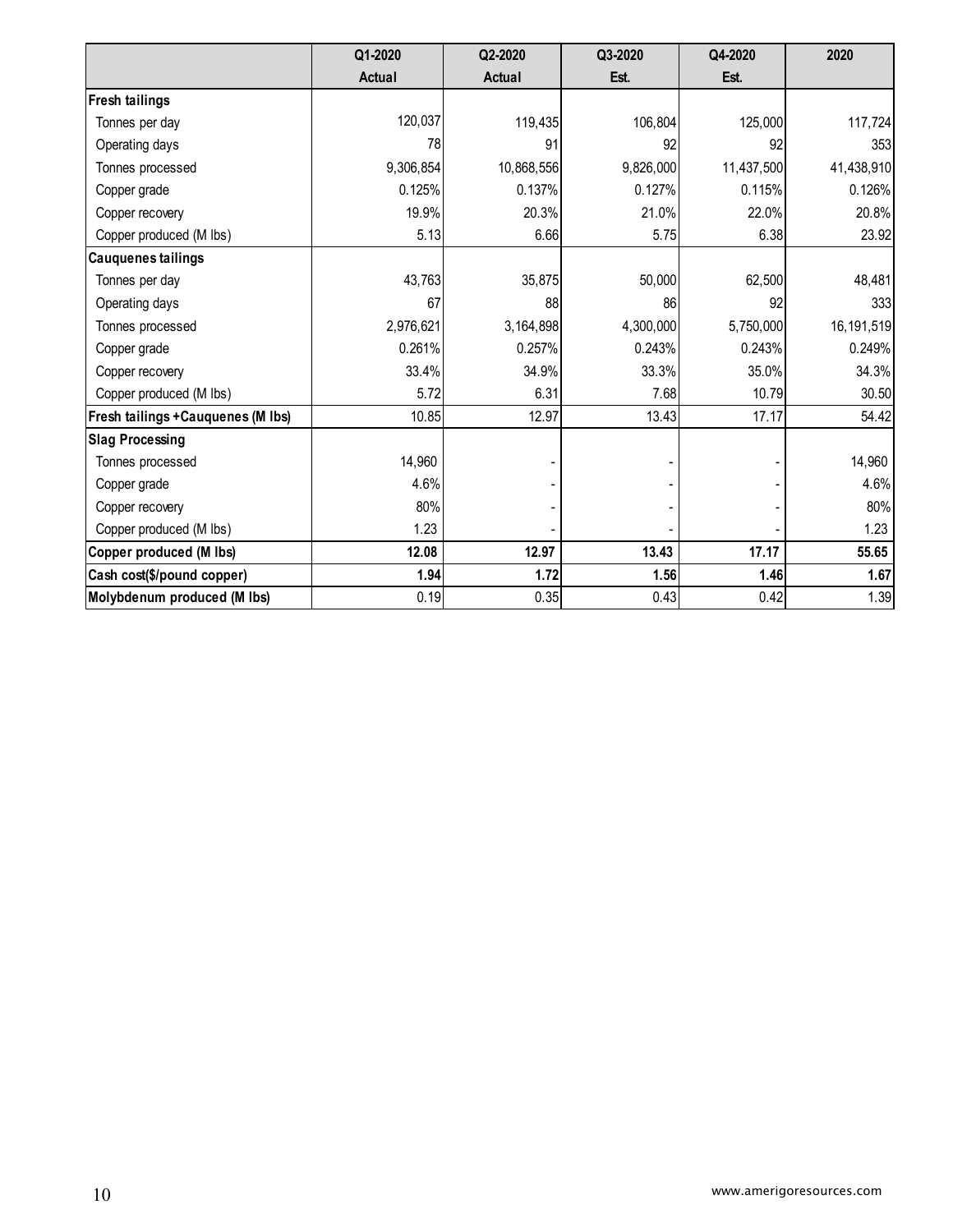### **FINANCIAL RESULTS – Q2-2020**

Net loss during Q2-2020 was \$3.6 million (\$0.02 loss per share ("LPS")) (Q2-2019: net loss of \$6.6 million; \$0.04 LPS) from higher revenue due to the effect of positive adjustments to fair value of settlement receivables and lower tolling and production costs in Q2-2020 compared to Q2-2019.

#### **Revenue**

Revenue in Q2-2020 was \$26.0 million (Q2-2019: \$22.7 million).

| (Expressed in thousands)                                     | Q2-2020  | Q2-2019  |
|--------------------------------------------------------------|----------|----------|
|                                                              |          |          |
| Average LME copper price per pound                           | 2.42     | 2.77     |
| Gross value of copper produced                               | 33,333   | 37,278   |
| Adjustments to fair value of settlement receivables          | 1,426    | (3, 182) |
|                                                              | 34,759   | 34,096   |
| Notional items deducted from gross value of copper produced: |          |          |
| DET royalties - copper                                       | (6, 150) | (8, 322) |
| Smelting and refining charges                                | (4, 257) | (4, 830) |
| Transportation                                               | (444)    | (447)    |
| Copper tolling revenue                                       | 23,908   | 20,497   |
| Molybdenum revenue                                           | 2,138    | 2,195    |
| Revenue                                                      | 26,046   | 22,692   |
| MVC's copper price (\$/lb)                                   | 2.61     | 2.67     |
| MVC's molybdenum price (\$/lb)                               | 7.88     | 11.84    |

MVC produces copper concentrates under a tolling agreement with DET. Title to the copper concentrates produced by MVC is retained by DET and MVC earns tolling revenue, calculated as the gross value of copper produced at applicable market prices, plus or minus adjustments to the fair value of settlement receivables, net of notional items (DET copper royalties, treatment and refining charges and transportation costs).

Copper revenue is billed weekly based on the tolling activity of the preceding week, which is measured by the production of copper concentrates. Additional billings are done monthly based on the tolling activity for the full month, less weekly billings, and to bill for pricing term differences, as disclosed in the following paragraph.

MVC's compensation is determined in accordance with annual industry benchmarks for pricing terms and smelting and refining charges. In 2020, it is based on the average LME copper price for the third month following delivery of copper concentrates produced under the tolling agreement (M+3). Accordingly, final pricing for copper produced by MVC is determined based on the average LME copper price of the third month following delivery of copper, which for June 2020 deliveries will be the average LME copper price for September 2020. This variable difference gives rise to a derivative, changes in the fair value of which are recognized in revenue as settlement receivables.

At June 30, 2020, the provisional copper price used by MVC was \$2.61/lb. Financial performance is very sensitive to changes in copper prices. For example, a 10% increase or decrease from the \$2.61/lb price would result in a \$3.6 million change in copper tolling revenue in Q3-2020.

DET royalties on copper production are a notional item deducted from MVC's gross value of copper produced. In Q2-2020, DET notional copper royalties were \$6.2 million, (Q2-2019: \$8.3 million) due to lower production and weaker copper prices.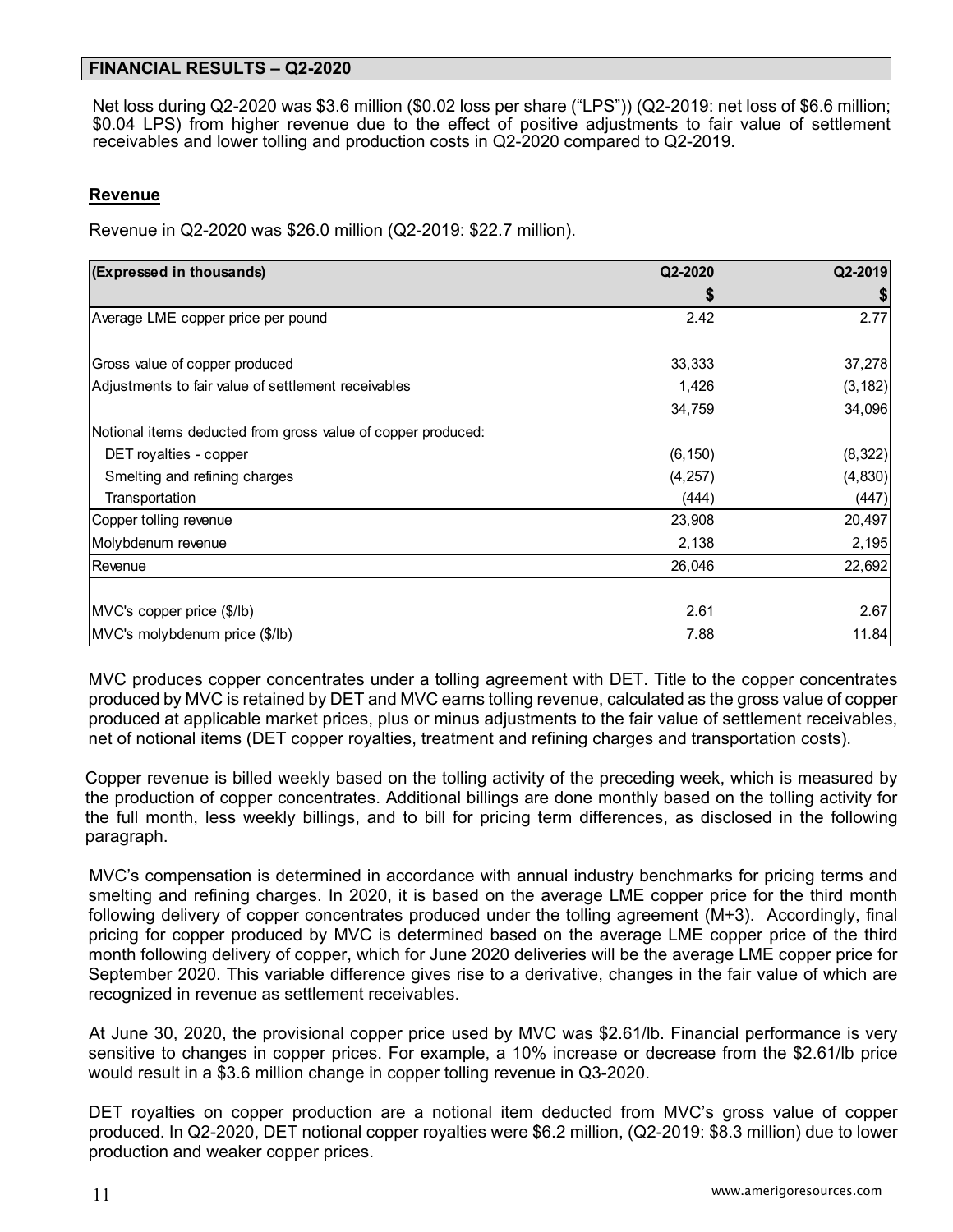We disclose the terms for DET notional copper royalties and molybdenum royalties under Agreements with Codelco's DET (page 20).

Molybdenum produced by MVC is predominantly sold under a sales agreement with Molymet. Revenue is billed monthly based on the amount of concentrates delivered during the preceding month. Molymet can elect different pricing terms monthly. In Q2-2020, the pricing term elected was M+6 in respect of the average Platt's molybdenum dealer oxide price of the month of sale. This variable difference also gives rise to a derivative, which is valued at fair value through profit or loss.

In Q2-2020, MVC's molybdenum sales price was \$7.88/lb (Q2-2019: \$11.84/lb). At June 30, 2020, molybdenum sales were provisionally priced at \$8.01/lb. A 10% increase or decrease in this price would result in price-driven revenue settlement adjustments of \$0.3 million.

| (Expressed in thousands)                  | Q2-2020 | Q2-2019 |
|-------------------------------------------|---------|---------|
|                                           | S       |         |
| Direct tolling and production costs       |         |         |
| Power costs                               | 6,682   | 8,055   |
| Direct labour                             | 2,339   | 2,566   |
| Grinding media                            | 1,943   | 2,218   |
| Lime costs                                | 1,514   | 1,782   |
| Other direct tolling / production costs   | 8,262   | 8,151   |
|                                           | 20,740  | 22,772  |
| Depreciation and amortization             | 4,338   | 4,398   |
| <b>Administration</b>                     | 1,053   | 1,221   |
| <b>DET</b> royalties - molybdenum         | 310     | 403     |
| Tolling and production costs              | 26,441  | 28,794  |
| Unit tolling and production costs (\$/lb) | 1.93    | 2.08    |

# **Tolling and Production Costs**

During Q2-2020 power costs decreased by \$1.3 million or 16% compared to Q2-2019 due to lower power rates under MVC's amended power supply contract which became effective January 1, 2020 and 9% lower power consumption in Q2-2020. Costs in Q2-2020 were \$0.0903/kWh (Q2-2019: \$0.0995/kWh).

During Q2-2020 labour and lime cost decreased by \$0.3 million compared to Q2-2019 due to a weaker Chilean peso. Grinding media costs decreased by \$0.3 million.

In aggregate, other direct tolling costs increased by \$0.1 million which includes inventory variations of \$1.6 million between both periods. Excluding this variation, all other direct tolling costs except for industrial water decreased in Q2-2020 compared to Q2-2019 as shown in the table below.

Cauquenes extraction costs decreased in Q2-2020 compared to Q2-2019 due to a reduction in processing rates. All other costs decreased in response to cost containment initiatives at MVC.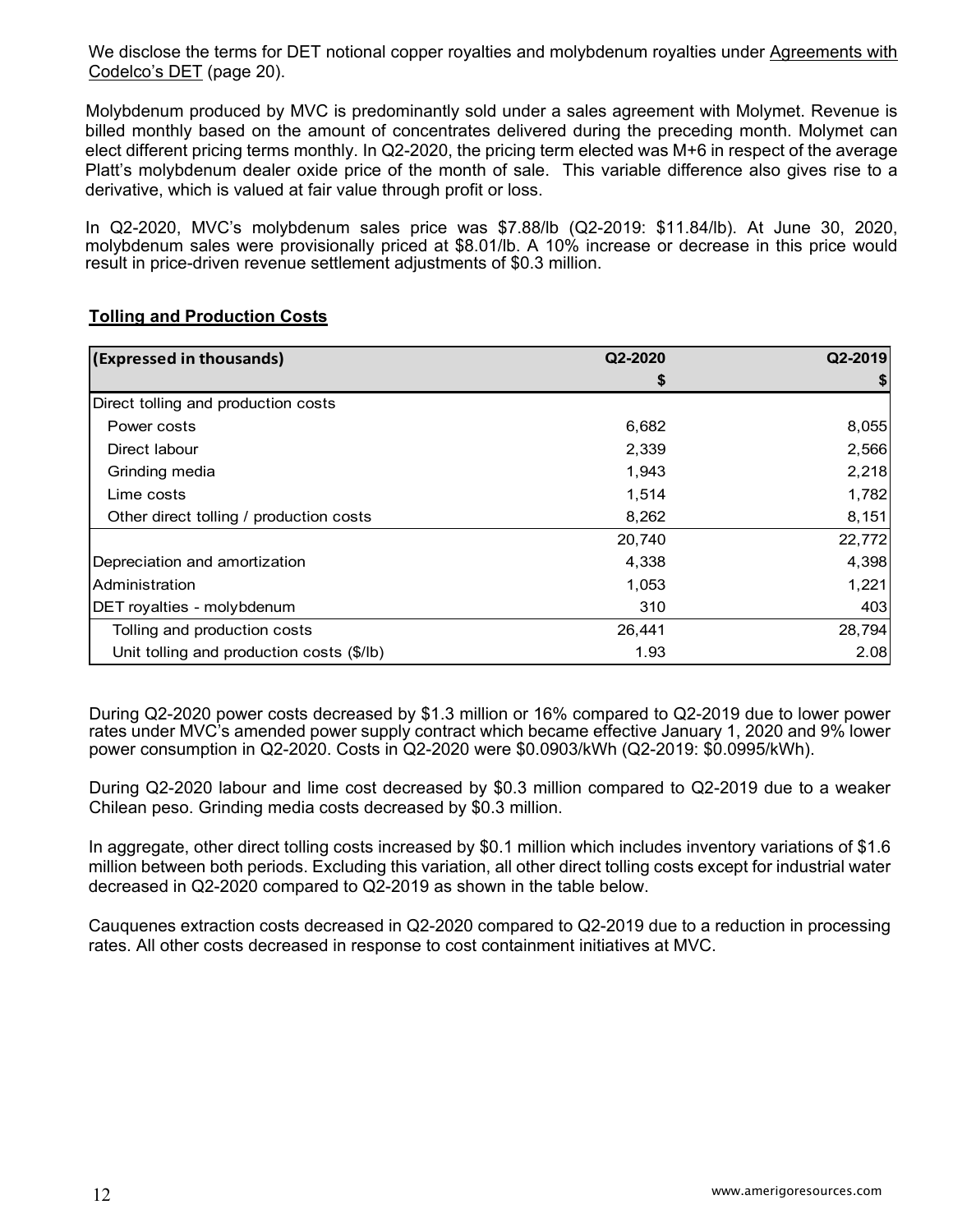| (Expressed in thousands)                      | Q2-2020 | Q2-2019 |
|-----------------------------------------------|---------|---------|
|                                               | \$      |         |
| Other direct tolling costs                    |         |         |
| Maintenance, excluding labour                 | 1,503   | 1,602   |
| Molybdenum production costs                   | 1,302   | 1,515   |
| Cauquenes extraction costs                    | 887     | 1,400   |
| Industrial water                              | 908     | 801     |
| Inventory adjustments                         | 2,106   | 772     |
| Subcontractors, support services              | 462     | 727     |
| Copper reagents                               | 460     | 604     |
| Process control, environmental and safety     | 455     | 541     |
| Filtration and all other direct tolling costs | 179     | 189     |
|                                               | 8,262   | 8,151   |

| (S/lb Cu)                                     | Q2-2020 | Q2-2019 |
|-----------------------------------------------|---------|---------|
| Other direct tolling costs                    |         |         |
| Maintenance, excluding labour                 | 0.12    | 0.12    |
| Molybdenum production costs                   | 0.10    | 0.11    |
| Cauquenes extraction costs                    | 0.07    | 0.10    |
| Industrial water                              | 0.07    | 0.06    |
| Inventory adjustments                         | 0.16    | 0.06    |
| Subcontractors, support services              | 0.04    | 0.05    |
| Process control, environmental and safety     | 0.04    | 0.04    |
| Copper reagents                               | 0.04    | 0.04    |
| Filtration and all other direct tolling costs | 0.01    | 0.01    |
|                                               | 0.64    | 0.59    |

Depreciation and amortization in Q2-2020 were \$4.3 million (Q2-2019: \$4.4 million), due to MVC's lower asset base.

Administration expenses during Q2-2020 were \$1.1 million (Q2-2019: \$1.2 million).

# **Other Gains and Expenses**

Other expenses of \$2.9 million in Q2-2020 (Q2-2019: \$1.2 million) are costs not related to MVC's production operations, and include:

- General and administration expenses of \$0.4 million (Q2-2019: \$1.2 million) including share-based payments of \$nil (Q2-2019: \$0.6 million), salaries, management and professional fees of \$0.3 million (Q2-2019: \$0.5 million) and office and general expenses of \$0.1 million (Q2-2019: \$0.1 million).
- A \$2.1 million loss associated with the derivative to related parties (Q2-2019: gain of \$0.3 million), including actual amounts paid or accrued to related parties of \$0.3 million (Q2-2019: \$0.2 million) and an increase in the derivatives' fair value of \$1.8 million (Q2-2019: decrease of \$0.5 million).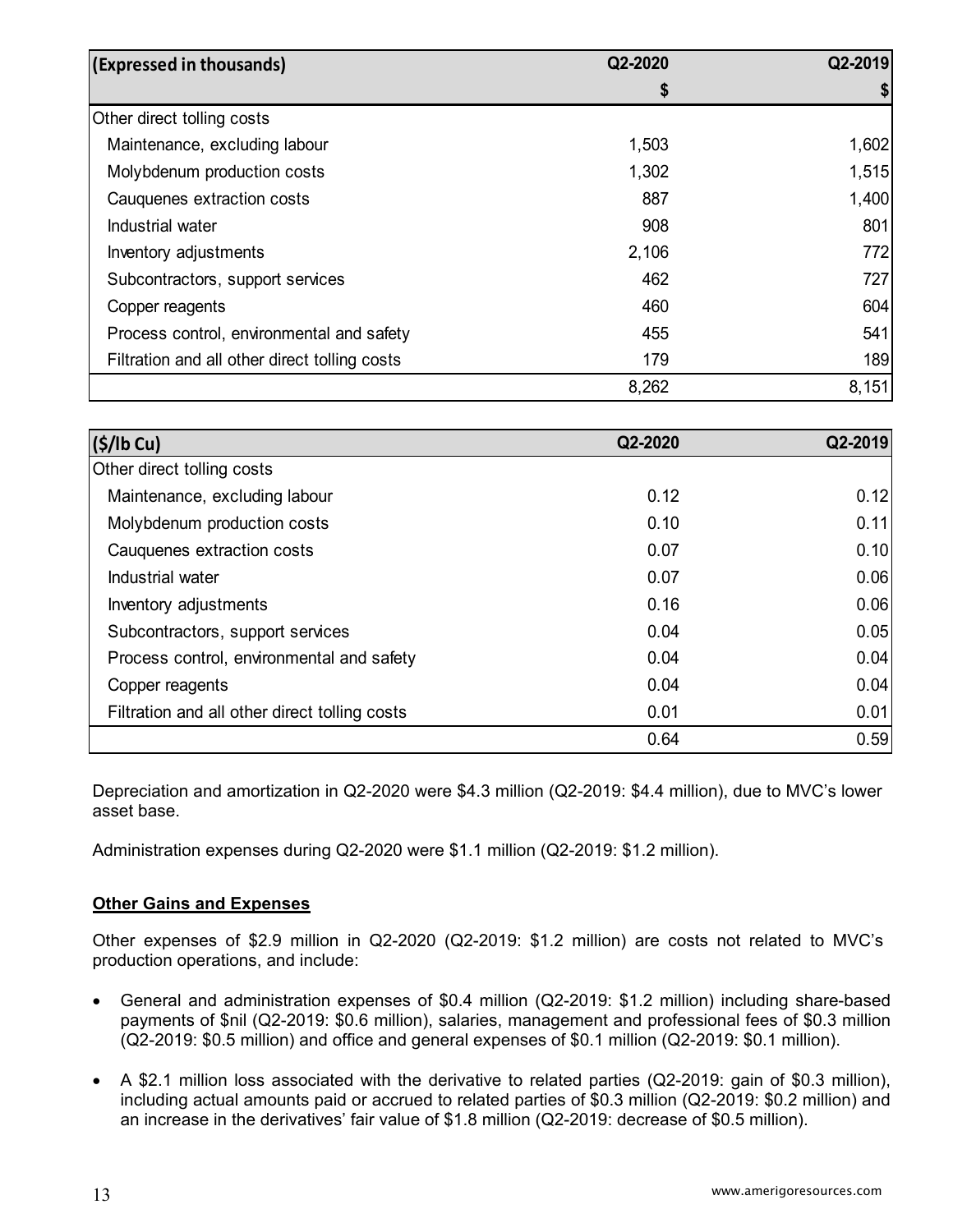Other expenses of \$0.4 million in Q2-2020 (Q2-2019: \$0.3 million) is comprised of a foreign exchange expense of \$0.4 million (Q2-2019: \$0.4 million) and other gains of \$0.1 million in Q2-2019.

The Company's finance expense was \$0.9 million (Q2-2019: \$1.5 million) which includes interest on loans, leases and bank charges of \$0.8 million (Q2-2019: \$1.3 million) and fair value changes on an interest rate swap ("IRS") of \$0.1 million (Q2-2019: \$0.2 million).

Income tax recovery in Q2-2020 was \$0.1 million, fully in connection with deferred income tax. In Q2-2019 the Company posted an income tax recovery of \$2.3 million, fully in connection with deferred income tax.

Deferred income tax recovery or expense results from the changes to deferred income tax liabilities, arising predominantly from the differences between the book and tax values of MVC's property, plant and equipment. Deferred tax liabilities do not represent income tax payable.

#### **Cash Cost and Total Cost**

Cash cost and total cost are non-GAAP measures prepared on a basis consistent with the industry standard Brook Hunt definitions.

The Company believes that these measures provide additional information to evaluate corporate performance. Management also uses these measures to monitor internal performance.

A reconciliation of tolling and production costs to cash cost and total cost in Q2-2020 and Q2-2019 is presented below:

| (Expressed in thousands)        | Q2-2020  | Q2-2019  |
|---------------------------------|----------|----------|
|                                 | \$       | \$       |
| Tolling and production costs    | 26,441   | 28,794   |
| Add (deduct):                   |          |          |
| DET notional royalties - copper | 6,150    | 8,322    |
| Smelting and refining           | 4,257    | 4,830    |
| Transportation costs            | 444      | 447      |
| Inventory adjustments           | (2, 105) | (772)    |
| By-product credits              | (2, 138) | (2, 195) |
| <b>Total cost</b>               | 33,049   | 39,426   |
| Deduct:                         |          |          |
| DET notional royalties - copper | (6, 150) | (8,322)  |
| DET royalties - molybdenum      | (310)    | (403)    |
|                                 | (6, 460) | (8, 725) |
| Depreciation and amortization   | (4, 338) | (4, 398) |
| Cash cost                       | 22,251   | 26,303   |
| Pounds of copper tolled         | 12.96    | 13.34    |
| Cash cost (\$/lb)               | 1.72     | 1.97     |
| Total cost (\$/lb)              | 2.55     | 2.95     |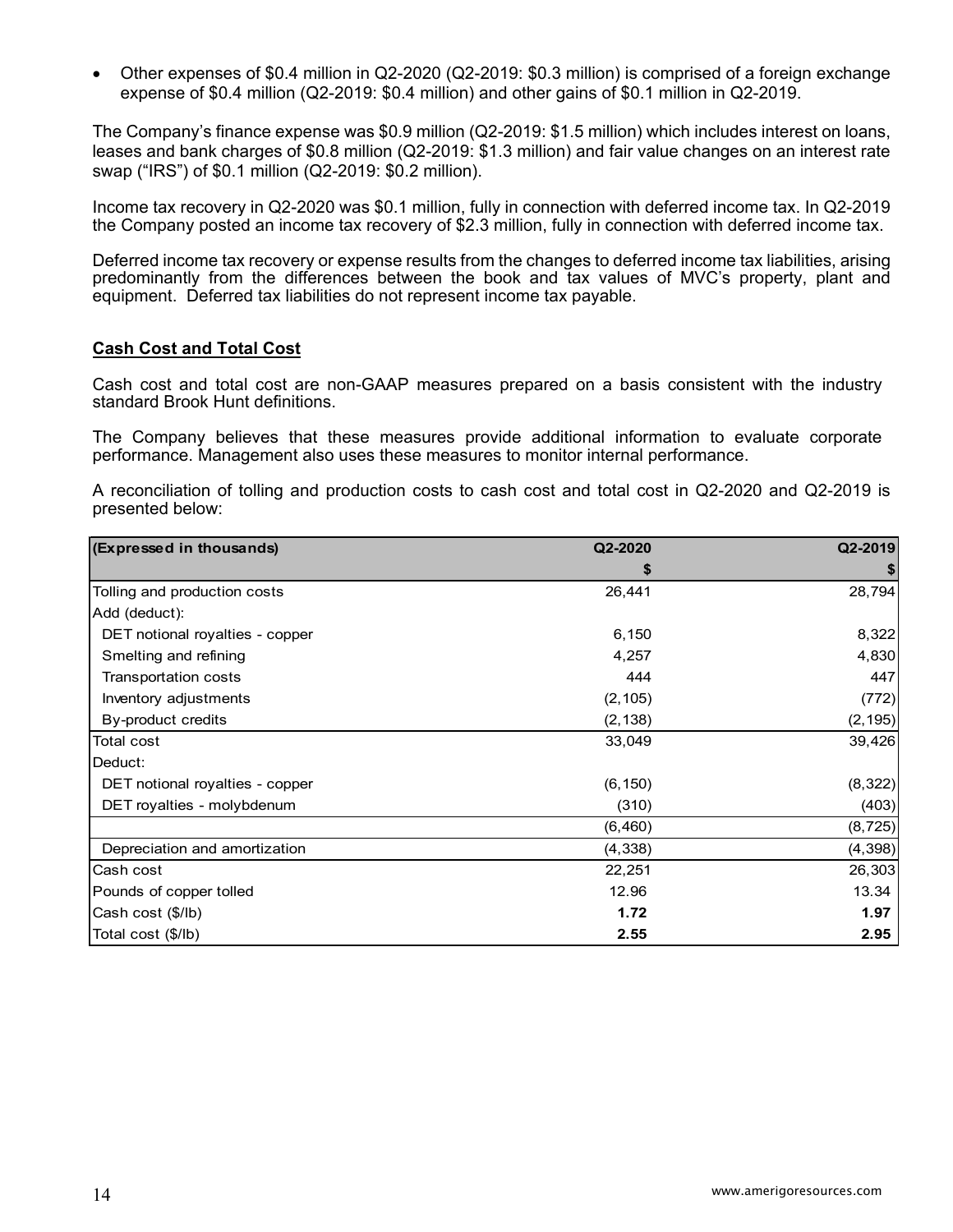The Company's trailing quarterly cash costs were:

| (\$/lb of copper produced) | Q2-2020 | Q1-2020 | Q4-2019 | Q3-2019 | Q2-2019 |
|----------------------------|---------|---------|---------|---------|---------|
| Power costs                | 0.51    | 0.52    | 0.52    | 0.52    | 0.60    |
| Smelting & refining        | 0.33    | 0.28    | 0.32    | 0.33    | 0.36    |
| Lime                       | 0.12    | 0.17    | 0.15    | 0.13    | 0.13    |
| Grinding media             | 0.15    | 0.12    | 0.15    | 0.16    | 0.17    |
| Administration             | 0.08    | 0.10    | 0.09    | 0.07    | 0.09    |
| Transportation             | 0.03    | 0.03    | 0.03    | 0.03    | 0.03    |
| Other direct costs         | 0.66    | 0.93    | 0.91    | 0.68    | 0.75    |
| By-product credits         | (0.16)  | (0.21)  | (0.38)  | (0.36)  | (0.16)  |
| Cash Cost                  | \$1.72  | \$1.94  | \$1.79  | \$1.56  | \$1.97  |

In Q4-2019, cash cost includes \$0.15/lb in respect of MVC's union signing bonuses. Normalized Q4-2019 cash cost without union signing bonuses would have been \$1.64/lb.

The Company's trailing quarterly total costs were:

| $(\$$ /lb of copper produced)           | Q2-2020 | Q1-2020 | Q4-2019 | Q3-2019 | Q2-2019 |
|-----------------------------------------|---------|---------|---------|---------|---------|
| Cash cost                               | 1.72    | 1.94    | 1.79    | 1.56    | 1.97    |
| <b>DET</b> notional royalites/royalties | 0.50    | 0.50    | 0.57    | 0.60    | 0.65    |
| Amortization/depreciation               | 0.33    | 0.44    | 0.28    | 0.27    | 0.33    |
| <b>Total Cost</b>                       | \$2.55  | \$2.88  | \$2.64  | \$2.43  | \$2.95  |

During Q2-2020, total cost was \$2.55/lb (Q2-2019: \$2.95/lb), due to a \$0.25/lb decrease in cash cost and a \$0.15/lb decrease in DET notional royalties from lower metal prices.

## **FINANCIAL RESULTS – SIX MONTHS ENDED JUNE 30, 2020**

YTD-2020, the Company posted a net loss of \$7.6 million or \$0.04 LPS (YTD-2019: \$8.0 million or \$0.04 LPS).

Revenue YTD-2020 was \$41.7 million (YTD-2019: \$50.4 million) and tolling and production costs were \$51.0 million (YTD-2019: \$54.6 million), resulting in a gross loss of \$9.3 million (YTD-2019: \$4.1 million).

Revenue was negatively impacted by lower production and weaker copper prices. The Company has undertaken a series of cost reduction initiatives at MVC which contributed partially to a decrease of \$3.6 million in tolling and production costs YTD-2020 compared to YTD-2019.

Other expenses were \$1.1 million (YTD-2019: \$2.9 million).

Finance expense was \$3.7 million (YTD-2019: \$3.3 million) and the Company posted an income tax recovery of \$4.3 million (YTD-2019: \$2.4 million), driven by the lower income before income tax expense YTD-2020.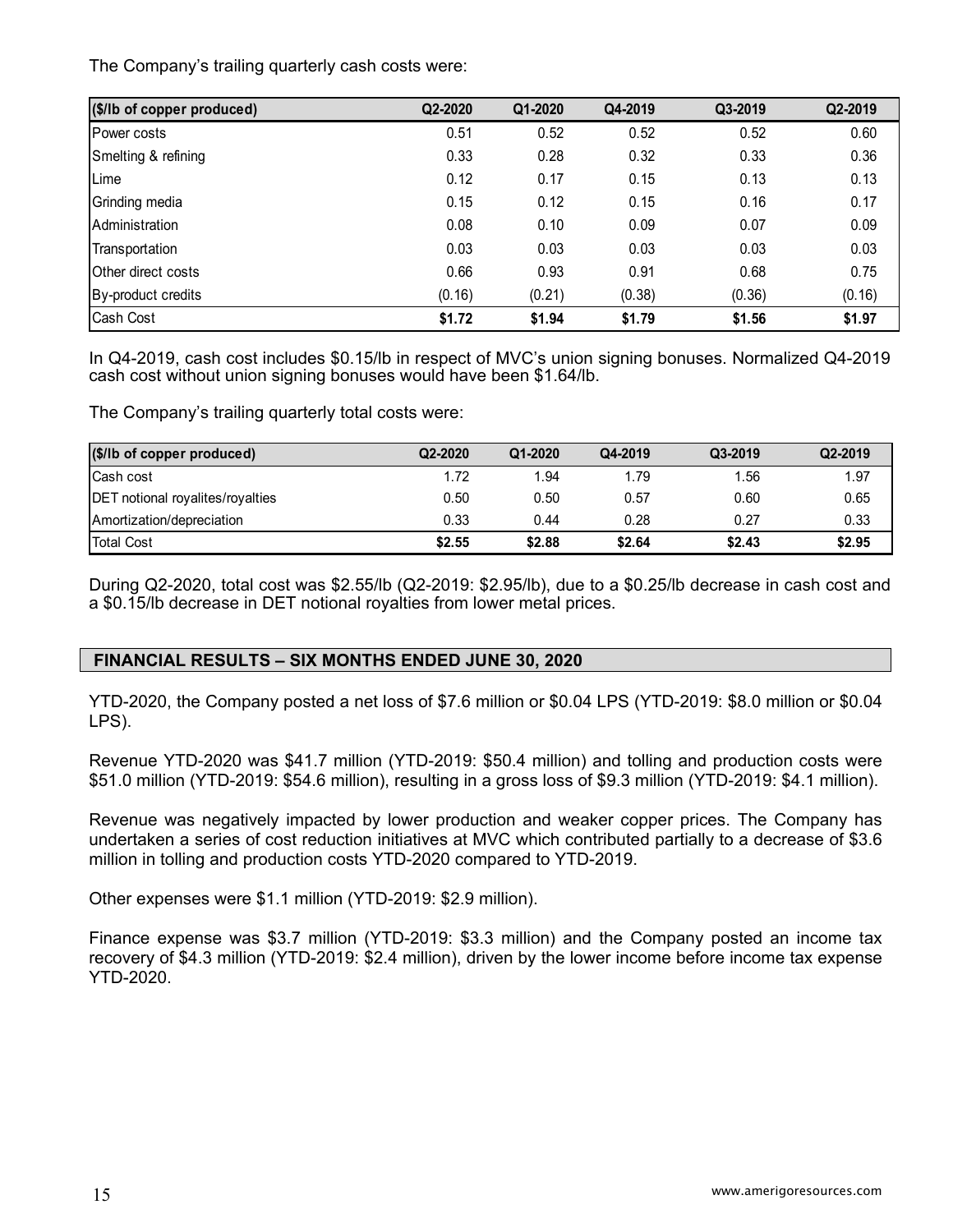### **COMPARATIVE PERIODS**

Amerigo's quarterly financial statements are reported under IFRS applicable to interim financial reporting.

The following tables provide highlights from Amerigo's financial statements of quarterly results for the past eight quarters.

|                                   | Q2-2020 | Q1-2020 | Q4-2019 | Q3-2019 |
|-----------------------------------|---------|---------|---------|---------|
|                                   |         |         | S       |         |
|                                   |         |         |         |         |
| Total revenue (thousands)         | 26,046  | 15,638  | 35,474  | 33,900  |
| Net (loss) income (thousands)     | (3,602) | (4,029) | 633     | (2,083) |
| (Loss) earnings per share         | (0.02)  | (0.02)  |         | (0.01)  |
| Diluted (loss) earnings per share | (0.02)  | (0.02)  |         | (0.01)  |
|                                   |         |         |         |         |

|                                   | Q2-2019  | Q1-2019  | Q4-2018 | Q3-2018 |
|-----------------------------------|----------|----------|---------|---------|
|                                   |          | \$       | \$      |         |
|                                   |          |          |         |         |
| Total revenue (thousands)         | 22,692   | 27,736   | 37,582  | 32,370  |
| Net (loss) income (thousands)     | (6, 564) | (1, 399) | 5,120   | 1,438   |
| (Loss) earnings per share         | (0.04)   | (0.01)   | 0.03    | 0.01    |
| Diluted (loss) earnings per share | (0.04)   | (0.01)   | 0.03    | 0.01    |

Quarterly revenue variances result mostly from higher or lower copper deliveries (a factor of quarterly production), MVC's copper price (a factor of market prices) and adjustments to the fair value of settlement receivables.

The Company's revenues are highly sensitive to these variables, as summarized below:

|                                      | Q2-2020 | Q1-2020 | Q4-2019 | Q3-2019 | Q2-2019 | Q1-2019 | Q4-2018 | Q3-2018 |
|--------------------------------------|---------|---------|---------|---------|---------|---------|---------|---------|
| Copper sales/deliveries <sup>1</sup> | 13.7    | 11.8    | 15.5    | 16.6    | 13.4    | 12.9    | 17.6    | 17.6    |
| MVC's copper price                   | 2.61    | 2.35    | 2.76    | 2.62    | 2.67    | 2.92    | 2.77    | 2.74    |
| Settlement adjustments <sup>2</sup>  | (1.00)  | (3.01)  | 1.04    | (0.55)  | (1.72)  | 0.85    | 0.41    | (6.08)  |

<sup>1</sup> Million pounds of copper sold under a tolling agreement with DET.<br><sup>2</sup> Adjustments to fair value of copper settlement receivables from prior quarter, expressed in millions of dollars.

Q3-2018 was positively affected by then record copper deliveries, but negatively impacted by lower copper prices and \$6.1 million in negative settlement adjustments from the prior quarter. In Q4-2018, copper deliveries remained at record level and MVC's copper price improved slightly to \$2.77/lb with positive settlement adjustments of \$0.4 million. In Q1-2019 and Q2-2019, copper deliveries were substantially lower than in preceding quarters because of low plant recoveries, resulting from MVC's mining plan sequence. Copper prices in Q1-2019 were stronger than in the second half of 2018, but in Q2-2019 declined again resulting in \$1.7 million in negative price adjustments. In Q3-2019 copper prices continued to decline but the quarter to quarter decline was substantially lower than in the preceding quarter, resulting in lower negative settlement adjustments. Deliveries improved due to higher production. In Q4-2019 copper prices recovered and the Company had positive settlement adjustments of \$1.0 million, but deliveries were lower than in Q3-2019. In Q1-2020, copper deliveries declined because of lower production driven by MVC's water preservation efforts due to drought conditions in central Chile and low plant recoveries. Additionally, copper prices dropped sharply due to the global pandemic, affecting quarterly revenue, and resulting in \$3.0 million in negative adjustments to prior quarter sales. In Q2-2020, revenue was positively impacted by a recovery in copper prices, an increase in copper delivered during the quarter and reduced final copper adjustments to prior quarter sales.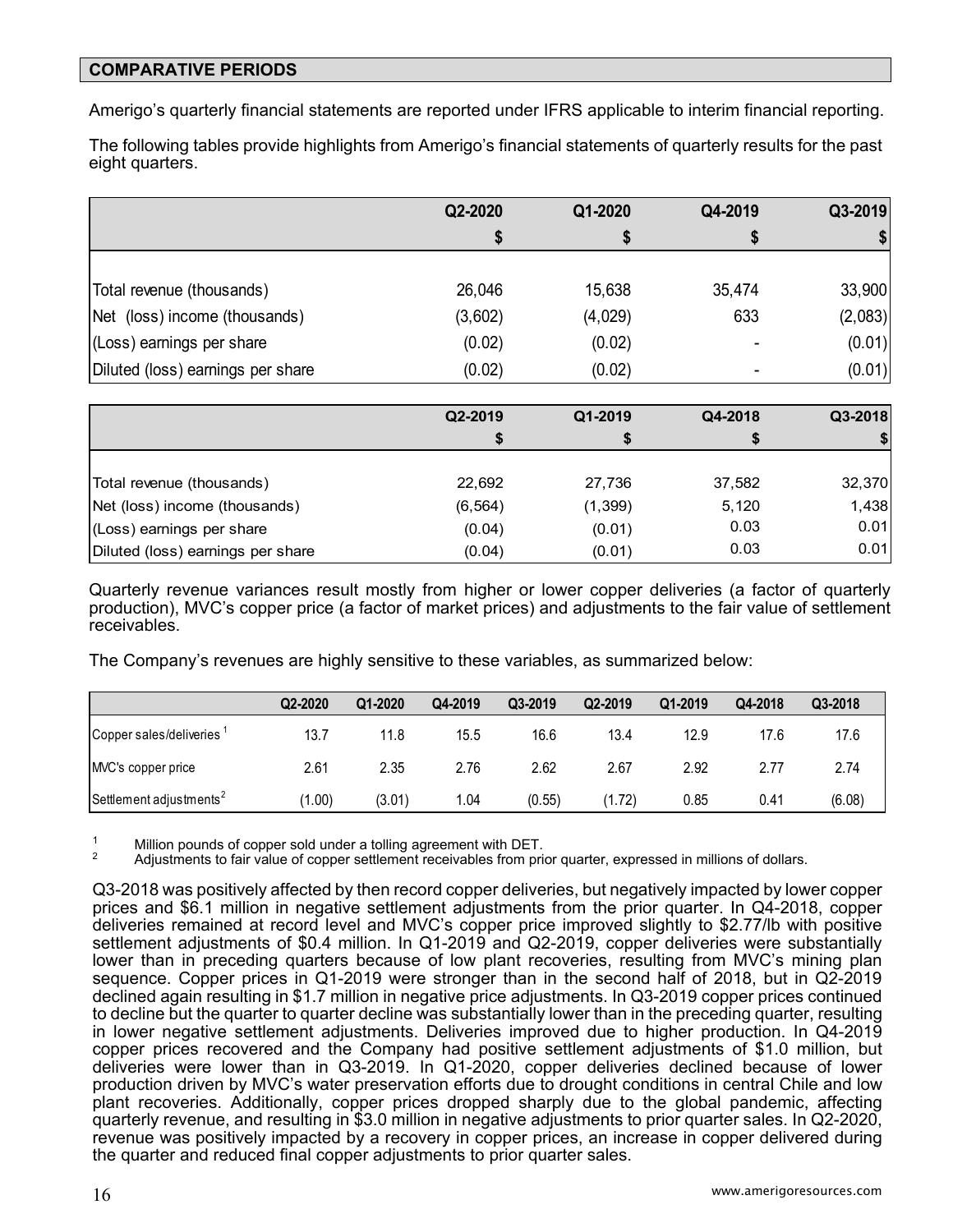In addition to revenue variances, the Company's quarterly results in the most recent eight quarters were also affected by changes in the cost of sales:

|                                           | Q2-2020 | Q1-2020 | Q4-2019 | Q3-2019 | Q2-2019 | Q1-2019 | Q4-2018 | Q3-2018 |
|-------------------------------------------|---------|---------|---------|---------|---------|---------|---------|---------|
| Tolling and production costs <sup>1</sup> | 26.44   | 24.57   | 31.95   | 32.89   | 28.79   | 25.76   | 27.50   | 28.43   |
| Unit tolling and production $cost^2$      | 1.93    | 2.32    | 2.07    | .99     | 2.08    | .99     | 1.56    | 1.62    |

 $\frac{1}{2}$  Million of dollars.

2 Tolling and production costs divided over pounds of copper delivered.

Tolling and production costs are affected by production levels, input costs (particularly power, lime and grinding media costs) and the depreciation or appreciation of the Chilean peso to the U.S. dollar. Total Q3-2018 costs increased due to higher production but decreased on a unit basis, and in Q4-2018 decreased both in respect of total and unit cost. In Q1-2019 total tolling and production costs decreased due to lower production, but the lower production drove unit costs higher. In Q2-2019, inventory variations increased tolling and production costs by \$3.5 million compared to the preceding quarter. In Q3-2019 total tolling and production costs increased due to higher deliveries which in turn resulted in lower unit costs. In Q4-2019, tolling and production costs included \$2.3 million in signing bonuses paid to MVC workers, increasing unit costs as there was no higher output associated with this cost. Tolling and production costs declined in Q1-2020 due to a lower contractual power cost and other cost mitigation initiatives, but unit costs increased due to lower production levels in the quarter. In Q2-2020, total tolling and production costs increased due to higher production levels but decreased on a unit cost basis.

## **LIQUIDITY, FINANCIAL POSITION and GOING CONCERN**

#### **Cash Flow from Operations**

In Q2-2020, the Company generated net cash from operating activities of \$1.1 million (Q2-2019: \$3.0 million). Excluding the effect of changes in working capital accounts, the Company generated \$2.8 million in cash from operations in Q2-2020 (Q2-2019: used cash of \$4.8 million in operations).

The Company operates in a cyclical industry with cash flow generating capacity closely correlated to market copper prices.

At June 30, 2020, the provisional copper price used by MVC was \$2.61/lb. Financial performance is very sensitive to changes in copper prices. For example, a 10% increase or decrease from the \$2.61/lb price would result in a \$3.6 million change in copper tolling revenue in Q3-2020.

#### **Cash Flow Used in Financing Activities**

YTD-2020, the Company made debt repayments of \$4.7 million (YTD-2019: \$8.6 million) and made lease repayments of \$0.6 million (Q2-2019: \$0.7 million).

YTD-2020 the Company received \$0.1 million in proceeds from various exercises of stock options (YTD-2019: \$0.5 million).

## **Cash Flow used in Investing Activities**

YTD-2020, the Company used cash of \$1.3 million for payments of Capex (YTD-2019: \$5.7 million) and received \$0.1 million from the sale of investments (YTD-2019: \$nil).

#### **Liquidity, Financial Position and Going Concern**

YTD-2020, the Company incurred a net loss of \$8.2 million, which includes \$3.9 million in negative adjustments to the fair value of copper settlement receivables. The negative settlement adjustments were the result of the sharp decline in market copper prices during the period in response to the global COVID-19 pandemic.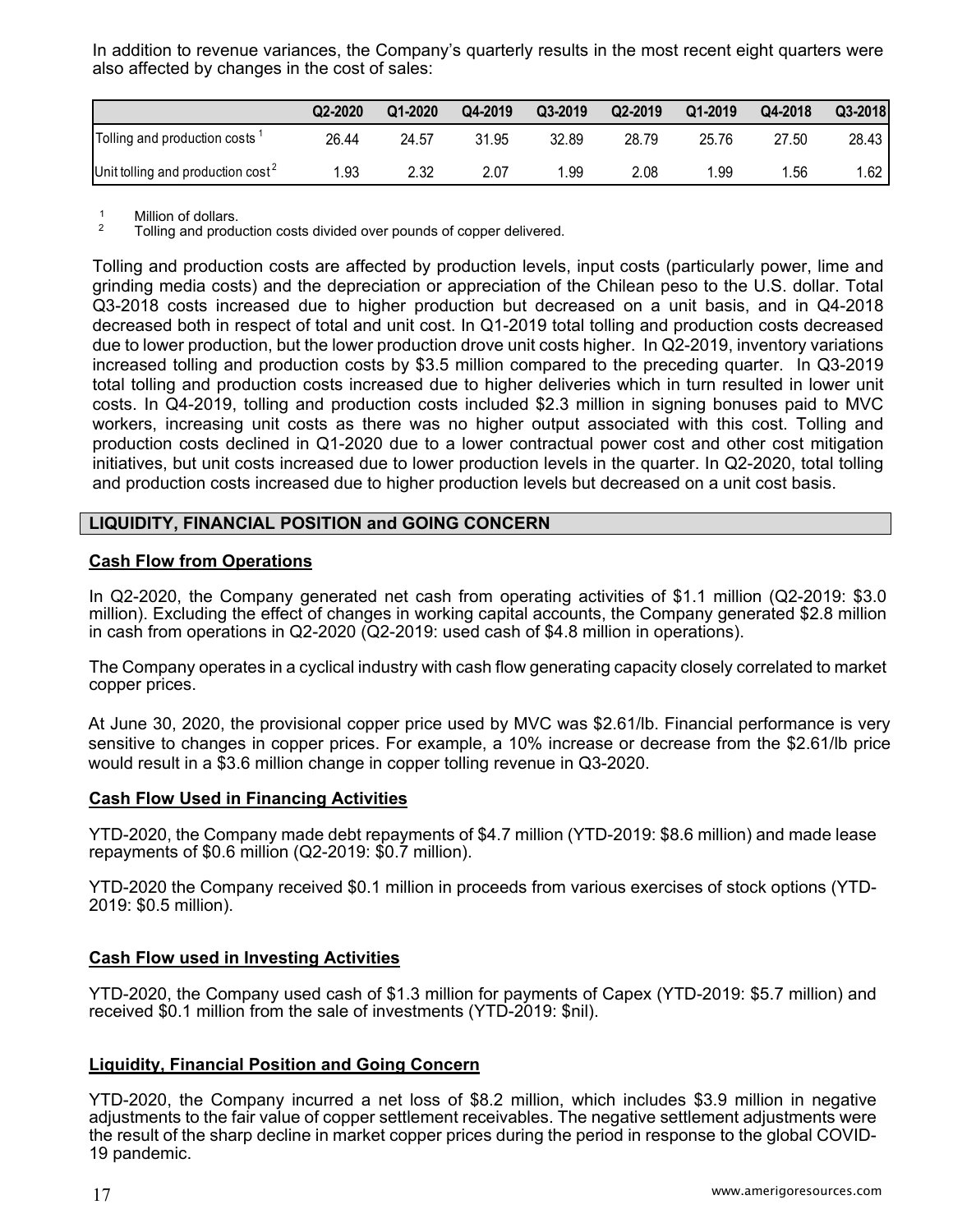Given the Company's M+3 settlement terms in respect of copper revenue, in a period of declining copper prices, the Company is impacted both from recording quarterly copper production at a low provisional copper price, and from adjusting down the three preceding months of production to adjust from a higher provisional price to a lower final settlement price. The adjustments can be material, as was the case in Q1-2020 when the Company recorded charges of \$5.3 million from fair value settlement adjustments, impacting financial results, cash flow and working capital. The lowest average monthly copper price in 2020 was in April (\$2.29/lb), increasing to \$2.37/lb in May and \$2.60/lb in June. During Q2-2020 the Company booked \$1.4 million in positive revenue settlement adjustments. Copper prices have continued to improve subsequent to June 30, 2020.

At June 30, 2020, the Company held cash of \$0.5 million (December 31, 2019: \$7.2 million), with a working capital deficiency of \$26.7 million (December 31, 2019: \$15.1 million).

The major components affecting the Company's working capital were a decrease in cash of \$6.3 million used for scheduled debt and interest payments in March 2020, and the impact of the sharp decline in copper prices during YTD-2020, when the average LME copper price was \$2.49/lb compared to 2019's ending copper price of \$2.75/lb. The decline in copper price affected the Company's ability to generate cash flow from operations, reduced trade and settlement receivables due to realized fair value adjustments and increased trade and other payables as the Company deferred payments to suppliers to preserve minimum levels of cash at hand.

In response to these circumstances, the Company reduced operating costs, suspended most capital expenditures, and structured deferred payment programs with key suppliers. During Q2-2020 the Company generated cash flow from operations before changes in non-cash working capital of \$2.8 million, compared to cash used in operations before changes in non-cash working capital of \$4.1 million in Q1-2020.

Subsequent to June 30, 2020, MVC reached an agreement with DET to defer payment of \$7.3 million in copper settlement adjustments (refer to Subsequent Events, page 23), to be paid in 2021.

MVC has maintained an ongoing dialogue with its lenders to maintain the existing loan in good standing. The MVC lenders waived MVC's debt covenants compliance obligations on June 30, 2020, although the Company was technically in breach of its debt covenants.

The price of copper has recovered to levels where it is sufficient to cover the Company's production costs and royalty obligations to DET, and the Company expects to meet its debt obligations for the next 12 months from operating cash flow, assuming copper prices average at least \$2.75/lb and production and cost targets continue to be met.

## **Borrowings**

| (Expressed in thousands)          | <b>June 30,</b> | December 31, |
|-----------------------------------|-----------------|--------------|
|                                   | 2020            | 2019         |
|                                   |                 |              |
| Consolidated bank loan            | 51,147          | 55,897       |
| Comprise:                         |                 |              |
| Current portion of long-term debt | 9,898           | 10,108       |
| Long-term debt                    | 41,249          | 45,789       |
|                                   | 51,147          | 55,897       |

On March 25, 2015, MVC obtained a \$64.4 million loan facility from Scotiabank Chile ("Scotiabank") and Export Development Canada ("EDC") to finance the Cauquenes Phase One expansion (the "Cauquenes Phase One Loan"). The Cauquenes Phase One Loan had a maximum repayment term of six years consisting of twelve equal semi-annual principal payments of \$5.4 million which commenced on June 30, 2016.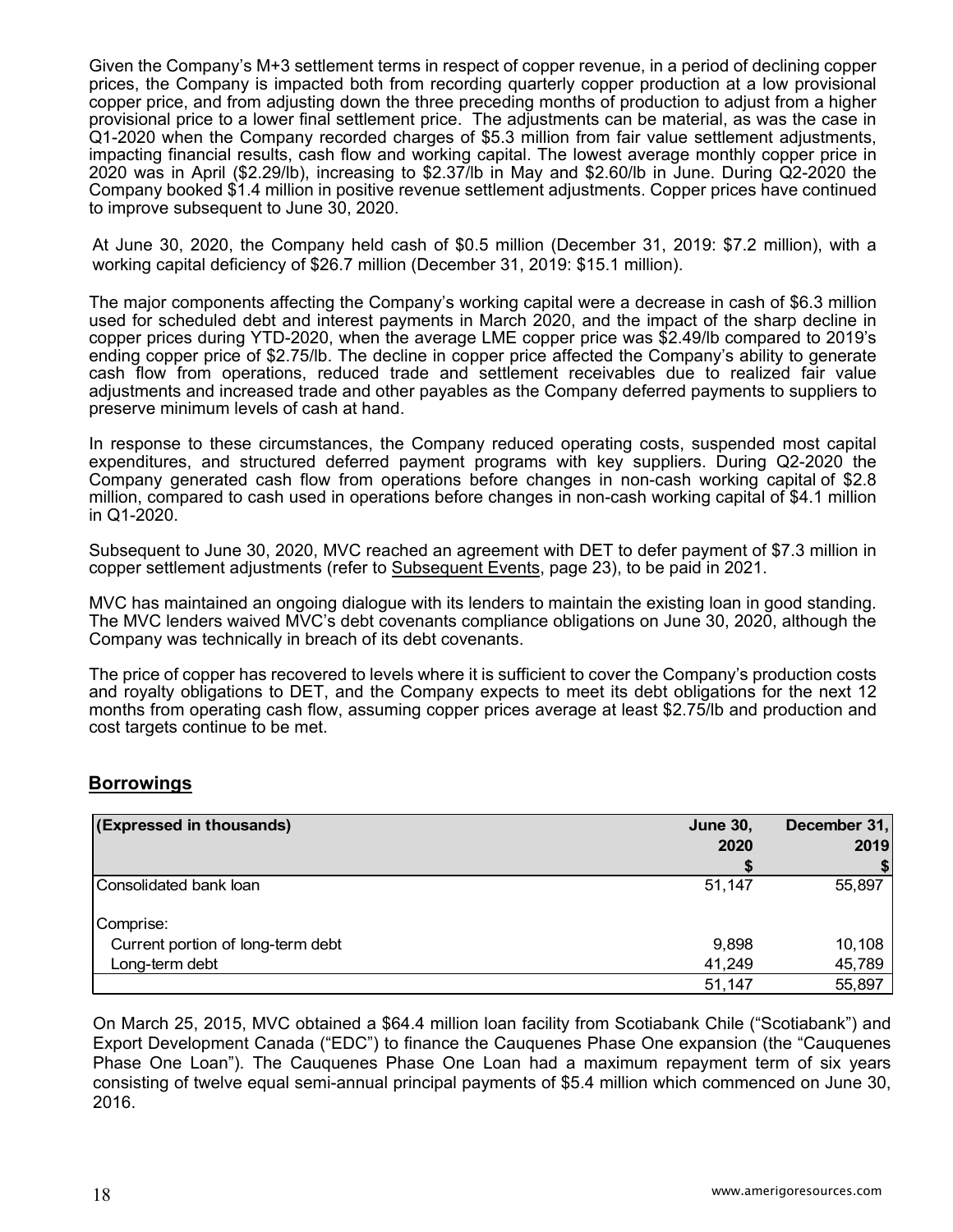On August 3, 2017, MVC obtained a \$35.3 million facility (the "Cauquenes Phase Two Loan") from Scotiabank and EDC to finance the Cauquenes Phase Two expansion. The Cauquenes Phase Two Loan had a maximum repayment term of three years consisting of six equal semi-annual principal payments of \$5.9 million which commenced on June 30, 2019.

On September 26, 2019, MVC completed a refinance of the Cauquenes Phase One and Phase Two loans, which at the time of refinance had an outstanding principal of \$56.3 million and accrued interest of \$0.8 million. Under the refinance provisions, the principal outstanding on the Cauquenes loans was structured as a four-year senior secured term loan facility (the "Consolidated Bank Loan") of \$56.3 million, provided jointly by Scotiabank and EDC.

The Consolidated Bank Loan has a maximum repayment term of 4 years to September 26, 2023 that may be shortened without penalty in accordance with the provisions of the debt agreement. Seven semi-annual installments of \$4.7 million are to be made starting together with accrued interest. The first scheduled installment was paid on March 26, 2020. A final installment of \$23.5 million plus accrued interest is to be made on September 26, 2023. Any prepayments made during the term of the loan will reduce the amount due on the final installment.

On closing of the refinance, MVC paid \$0.8 million in interest accrued on the Cauquenes loans, an IRS break fee of \$0.3 million and bank commissions of \$1.2 million. MVC also recognized a loss on modification of debt of \$1.6 million, included as finance expense in the period. The loss on modification of debt was a non-cash item arising from the application of *IFRS 9 - Financial Instruments*, under which the present value of the cash flows of the original and renegotiated debt were compared using the Company's effective interest rate, with a resulting loss and an adjustment to the carrying value of the Consolidated Bank Loan. Interest on the Consolidated Bank Loan is synthetically fixed through an IRS, accounted for at fair value through profit or loss, at a rate of 5.70% per annum for 80% of the facility. The remaining 20% of the facility is subject to a variable rate based on the US Libor six-month rate, currently 3.83% per annum. The IRS has a term to September 26, 2023.

The balance of the Consolidated Bank Loan (net of transaction costs) at June 30, 2020 was \$51.1 million (December 31, 2019: \$55.9 million).

MVC has provided security on the Consolidated Bank Loan in the form of a charge on all of MVC's assets.

MVC is required to meet four bank covenants: current ratio (requirement of 1.05), tangible net worth (requirement of \$125.0 million), debt service coverage ratio (requirement of 1.2), and debt/EBITDA ratio (requirement of <3), measured semi-annually on June 30 and December 31. At June 30, 2020, MVC received waivers from Scotiabank and EDC in respect of covenants compliance.

MVC is also required to have a debt service reserve account (the "DSRA") which must be used to: /i/ pay the principal and interest of bank loans and amounts owing under the IRS if MVC has insufficient funds to make these payments and /ii/ fund MVC's operating expenses. If it becomes necessary to fund MVC's operations with funds from the DSRA, MVC will need to replenish the DSRA at each month end with funds necessary to maintain a balance equal to one hundred percent of the sum of the principal, interest and IRS that are payable in the following six months. On March 26, 2020, the totality of funds in the DSRA were used to make scheduled principal and interest payments and at June 30, 2020, MVC had insufficient funds to replenish the DSRA. MVC is actively discussing options with the lenders to defer replenishing the DSRA to a mutually agreeable date.

## **Molybdenum Plant Expansion Lease**

In 2018, MVC entered into a lease of 201,903 Chilean Unidades de Fomento ("UF") to finance the expansion of MVC's molybdenum plant. Terms of the lease include a term to November 2023, monthly capital payments of approximately \$0.1 million, a balloon payment at the end of the lease term of approximately \$1.5 million and interest at a rate of 0.45% per month. The lease can be prepaid without penalty. At June 30, 2020, the lease obligation was \$5.5 million (December 31, 2019: \$6.8 million).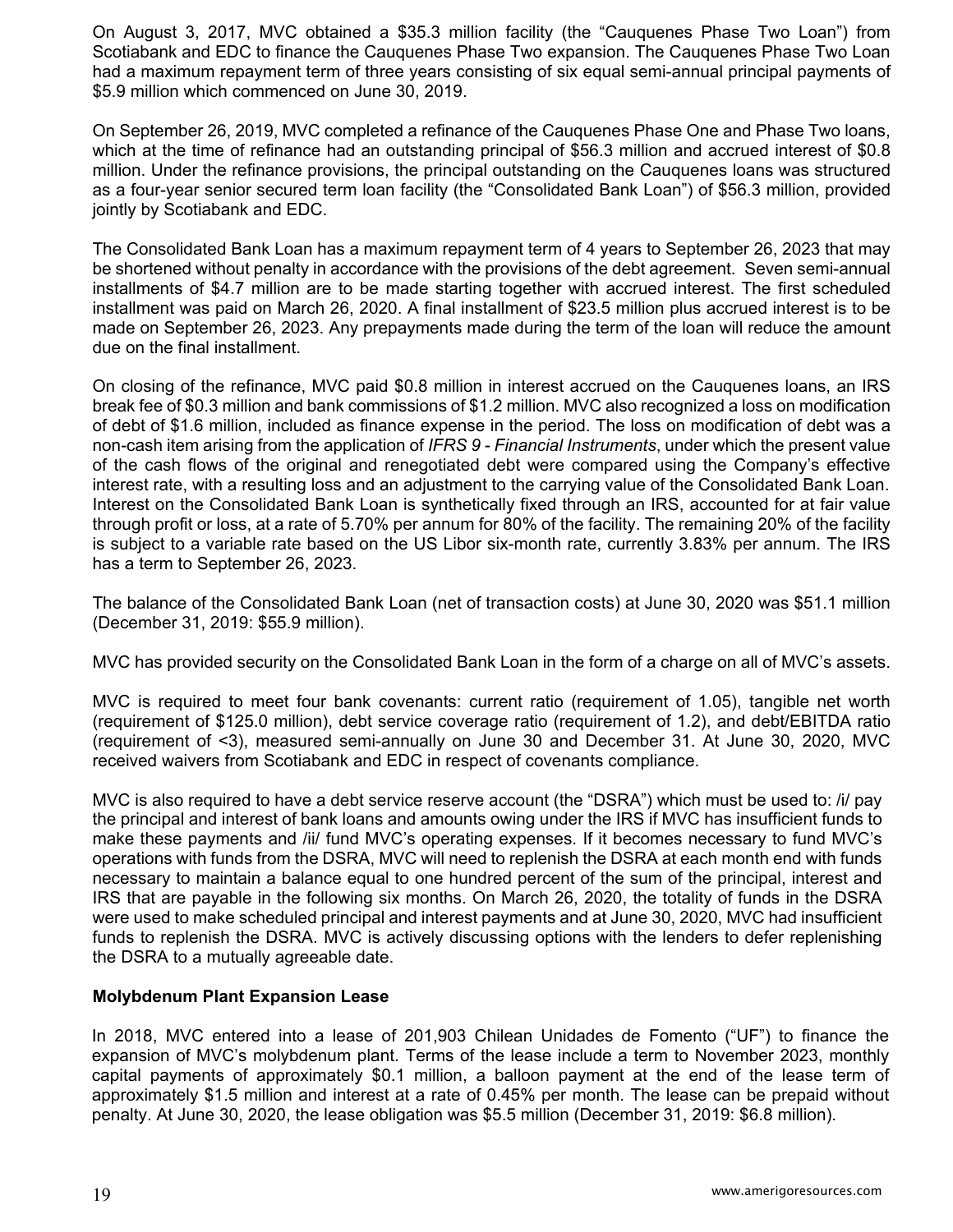## **AGREEMENTS WITH CODELCO'S DET**

MVC has a contract with DET (the "DET Agreement") to process the fresh tailings from El Teniente and the tailings from the Cauquenes and Colihues historic tailings deposits. The DET Agreement has a term to 2037 for fresh tailings, the earlier of 2033 or deposit depletion for Cauquenes, and the earlier of 2037 or deposit depletion for Colihues.

The DET Agreement establishes a series of royalties payable by MVC to DET, calculated using the average LME copper price for the month of concentrates production.

The DET Agreement currently operates as a tolling contract under which title to the copper concentrates produced by MVC remains with DET. MVC earns tolling revenue, calculated as the gross value of copper produced at applicable market prices net of notional items. Notional items include treatment and refining charges, DET copper royalties and transportation costs.

Notional royalties for copper concentrates produced from fresh tailings are determined through a sliding scale formula tied to copper prices ranging from \$1.95/lb (13.5%) to \$4.80/lb (28.4%).

Notional royalties for copper concentrates produced from Cauquenes are determined through a sliding scale for copper prices ranging from \$1.95/lb (16%) to \$5.50/lb (39%).

Notional royalties for copper concentrates produced from Colihues are determined through a sliding scale for copper prices ranging from \$0.80/lb (3%) to \$4.27lb (30%). MVC intends to restart processing tailings from Colihues once the Cauquenes deposit is depleted.

MVC pays a sliding scale global molybdenum royalty for molybdenum prices between \$6.00/lb (3%) and \$40.00/lb (19.7%).

The DET Agreement anticipates that in the event monthly average prices fall below \$1.95/lb in the case of fresh tailings and Cauquenes tailings, and projections indicate the permanence of such prices over time, the parties will meet to review cost and notional royalty/royalty structures to maintain the Agreement's viability and the equilibrium of the benefits between the parties.

The DET Agreement also contains three early exit options exercisable by DET within 2021 and every three years thereafter only in the event of changes unforeseen at the time the Agreement was entered into. Amerigo has currently judged the probabilities of DET exercising any of these early exit options as remote.

#### **OTHER MD&A REQUIREMENTS**

#### **Transactions with Related Parties**

a) Derivative liability

Amerigo holds its interest in MVC through Amerigo International Holdings Corp. ("Amerigo International"), wholly-owned by Amerigo except for certain outstanding Class A shares which are owned indirectly by Amerigo's founders (including Amerigo's current Executive Chairman). The Class A shares were issued in 2003 as part of a tax-efficient structure for payments granted as consideration to the founders transferring to Amerigo their option to purchase MVC.

The Class A shareholders are not entitled to any participation in the profits of Amerigo International, except for monthly payments, calculated as follows:

 \$0.01 for each pound of copper equivalent produced from DET tailings by MVC or any successor entity to MVC if the price of copper is under \$0.80/lb, or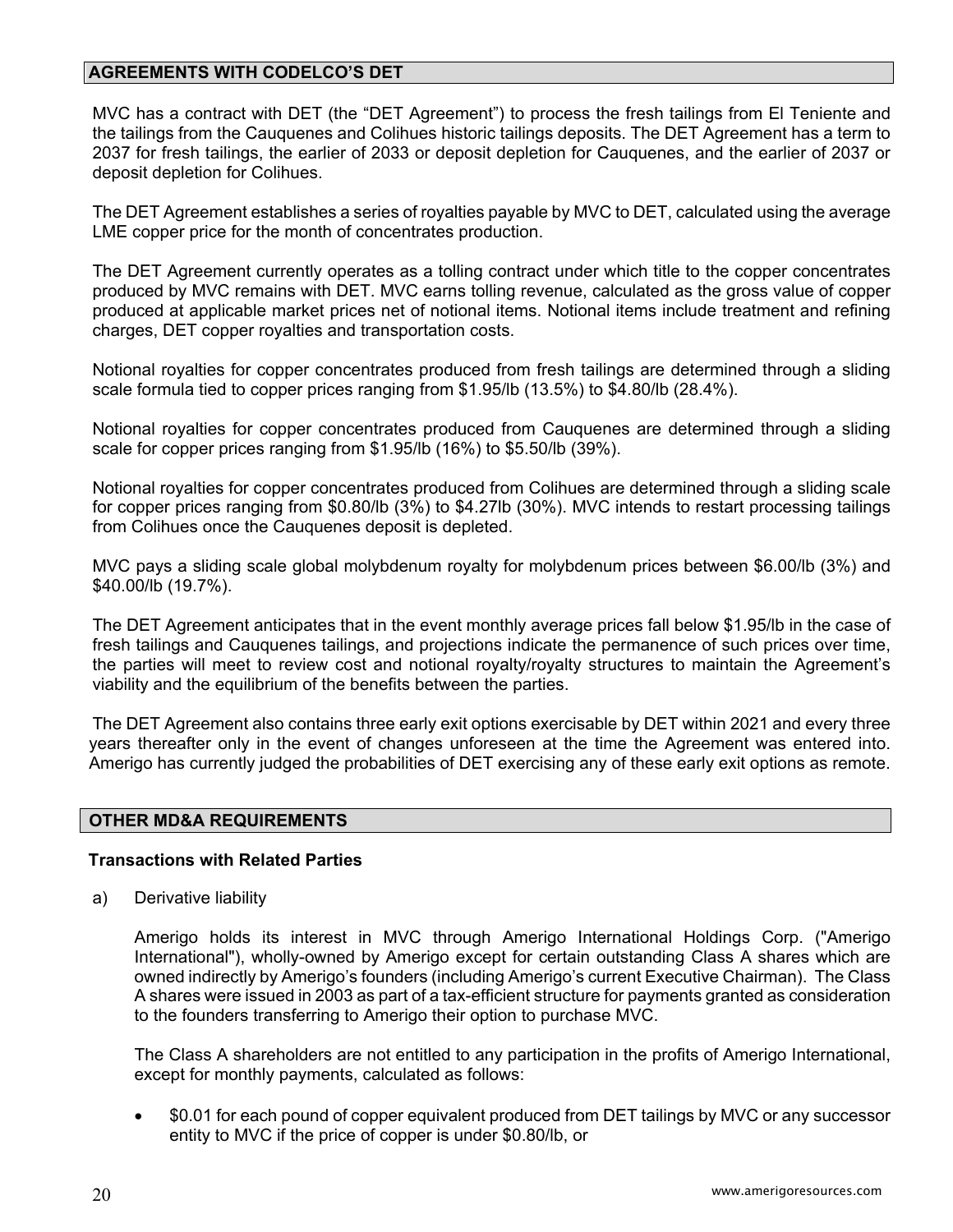\$0.015 for each pound of copper equivalent produced from DET tailings by MVC or any successor entity to MVC if the price of copper is \$0.80/lb or more.

Under IFRS, the payments constitute a derivative financial instrument which needs to be measured at fair value at each reporting date. Changes in fair value are recorded in profit for the period.

The derivative expense includes the actual monthly payments described above and changes in the derivative's fair value.

YTD-2020, \$0.5 million was paid or accrued to the Class A shareholders (YTD-2019: \$0.4 million) and the derivative's fair value decreased by \$2.1 million (YTD-2019: increased by \$0.3 million), for a total derivative recovery of \$1.6 million (YTD-2019: expense of \$0.7 million).

At June 30, 2020, the derivative totalled \$10.5 million (December 31, 2019: \$12.1 million), with a current portion of \$1.6 million (December 31, 2019: \$1.2 million) and a long-term portion of \$8.9 million (December 31, 2019: \$10.9 million).

Actual monthly payments outstanding at June 30, 2020 were \$0.6 million (December 31, 2019: \$0.2 million) and included the payments from December 2019 to June 2020.

b) Directors' fees and remuneration to officers

 YTD-2020, the Company paid or accrued \$0.4 million in salaries and fees to companies associated with certain officers (YTD-2019: \$0.3 million), and in both periods Amerigo paid or accrued \$0.1 million in directors' fees. These transactions were in the ordinary course of business and measured at market rates determined on a cost recovery basis. Amerigo has deferred payment of directors' fees from Q4- 2019 to Q2-2020 and payment of management's 2019 performance bonuses, in the aggregate amount of \$0.5 million.

 YTD-2020, 1,850,000 options were granted to Amerigo directors and officers and MVC employees (2019: 3,150,000 options).

#### **Critical Accounting Estimates and Judgements**

Preparing interim financial statements requires management to make judgements, estimates and assumptions. This affects the application of accounting policies and reported amounts. Actual results may differ from these estimates.

In Q2-2020, management's significant judgements and the key sources of estimation uncertainty were consistent with those used to prepare Amerigo's 2019 annual consolidated financial statements.

#### **Disclosure Controls and Procedures**

Amerigo designs disclosure controls and procedures to provide reasonable assurance that all relevant information is communicated to senior management and to allow timely decisions regarding required disclosure.

Amerigo has a formal corporate disclosure policy and a Disclosure Policy Committee. Amerigo's directors, Aurora Davidson (President & CEO) and Carmen Amezquita (CFO) are members of this committee.

Management has reasonable confidence that the Company's material information is made known to them in a timely manner, and that Amerigo's disclosure controls and procedures are effective on an ongoing basis.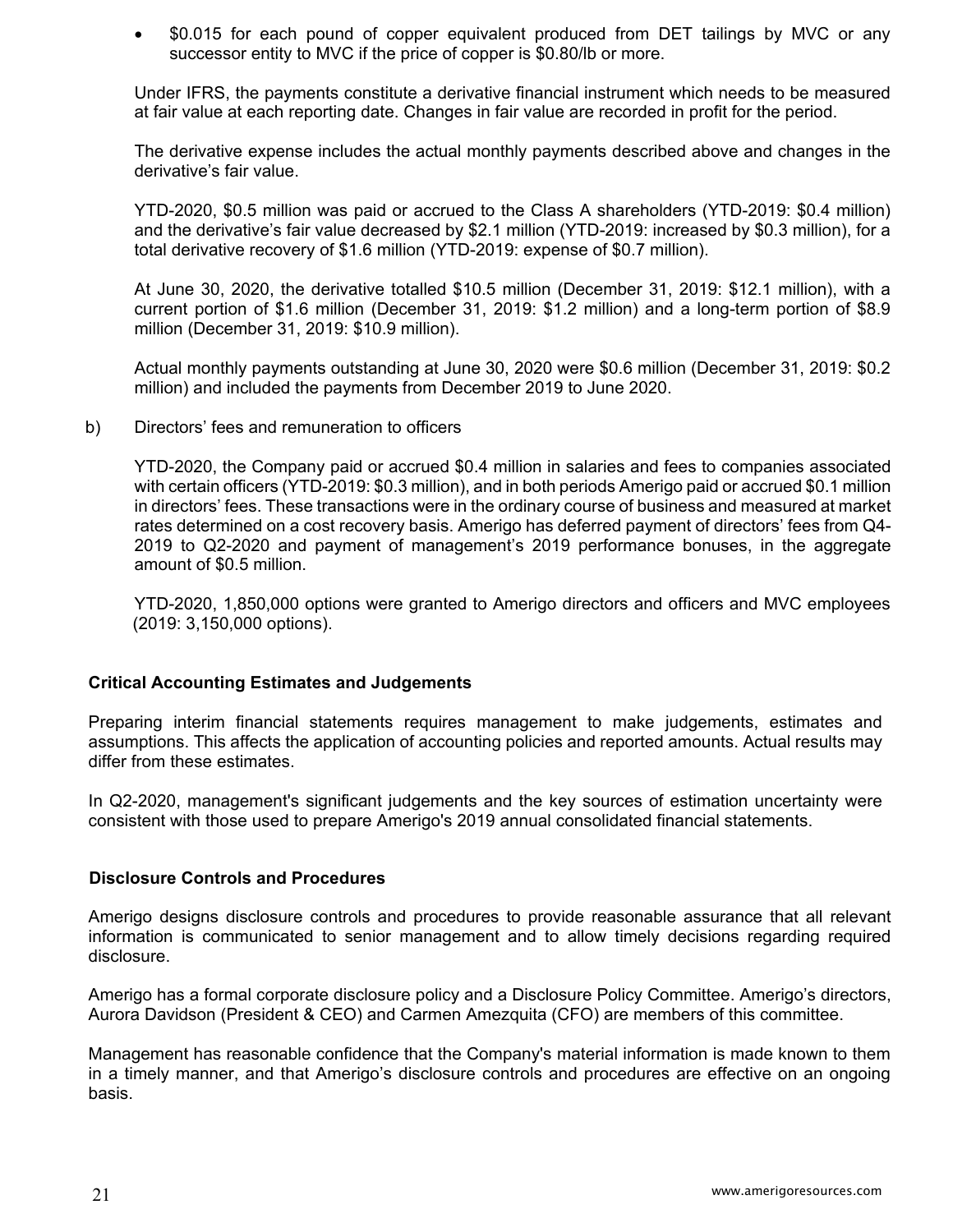## **Internal Controls over Financial Reporting ("ICFR")**

ICFR is a process designed to provide reasonable assurance on the reliability of financial reporting and the preparation of financial statements for external purposes under IFRS.

Amerigo's ICFR includes policies and procedures that:

- Pertain to the maintenance of records that accurately and fairly reflect the additions to and dispositions of Company assets;
- Provide reasonable assurance that transactions are recorded as necessary to permit preparation of financial statements under IFRS;
- Provide reasonable assurance that the Company's receipts and expenditures have the proper authorization of Amerigo's management and directors; and
- Provide reasonable assurance on the prevention or timely detection of unauthorized acquisition, use or disposition of Company assets that could have a material effect on the financial statements.

Any system of internal controls over financial reporting, no matter how well designed, has inherent limitations.

Even those systems determined to be effective can provide only reasonable assurance on preparation and presentation of financial statements.

There were no changes in the quarter that materially affected, or are reasonably likely to affect, Amerigo's ICFR.

## **Commitments**

- On June 25, 2020, MVC received a notification from Chile's Environmental Supervisory Unit (Superintendencia del Medio Ambiente, ("SMA")) under which MVC was charged with three counts of non-compliance in respect of certain of its environmental obligations. Two of the charges were in respect of deficiencies in MVC's environmental compliance reports and the third count was associated with a delay in the application of dust suppressing polymers on certain areas of the Cauquenes deposit. None of the charges caused environmental or safety damages. On July 20, 2020, MVC filed with the SMA a Compliance Plan (Plan de Cumplimiento ("PDC")) which includes MVC's proposal to fully remedy the reporting and operational charges presented by the SMA.
- MVC has a long-term agreement for the supply of 100% of MVC's power requirements to December 31, 2032. The agreement establishes minimum stand-by charges based on peak hour power supply calculations, currently estimated to range from \$1.1 million to \$1.5 million per month.
- The DET Agreement has a Closure Plan clause requiring MVC and DET to jointly assess the revision of the closure plan for Cauquenes and compare it to the current DET plan. In the case of any variation in the interests of DET due to MVC's activities in the Cauquenes deposit, the parties will jointly evaluate the form of implementation and financing of or compensation for such variation. Until the estimation of the new closure plan is available, and the parties agree on the terms of compensation resulting from the revised plan, it is Amerigo's view there is no obligation to record a provision because the amount, if any, is not possible to determine.
- Amerigo has an agreement for the lease of office premises in Vancouver to December 1, 2021. Rent commitments under the agreement are approximately \$0.2 million.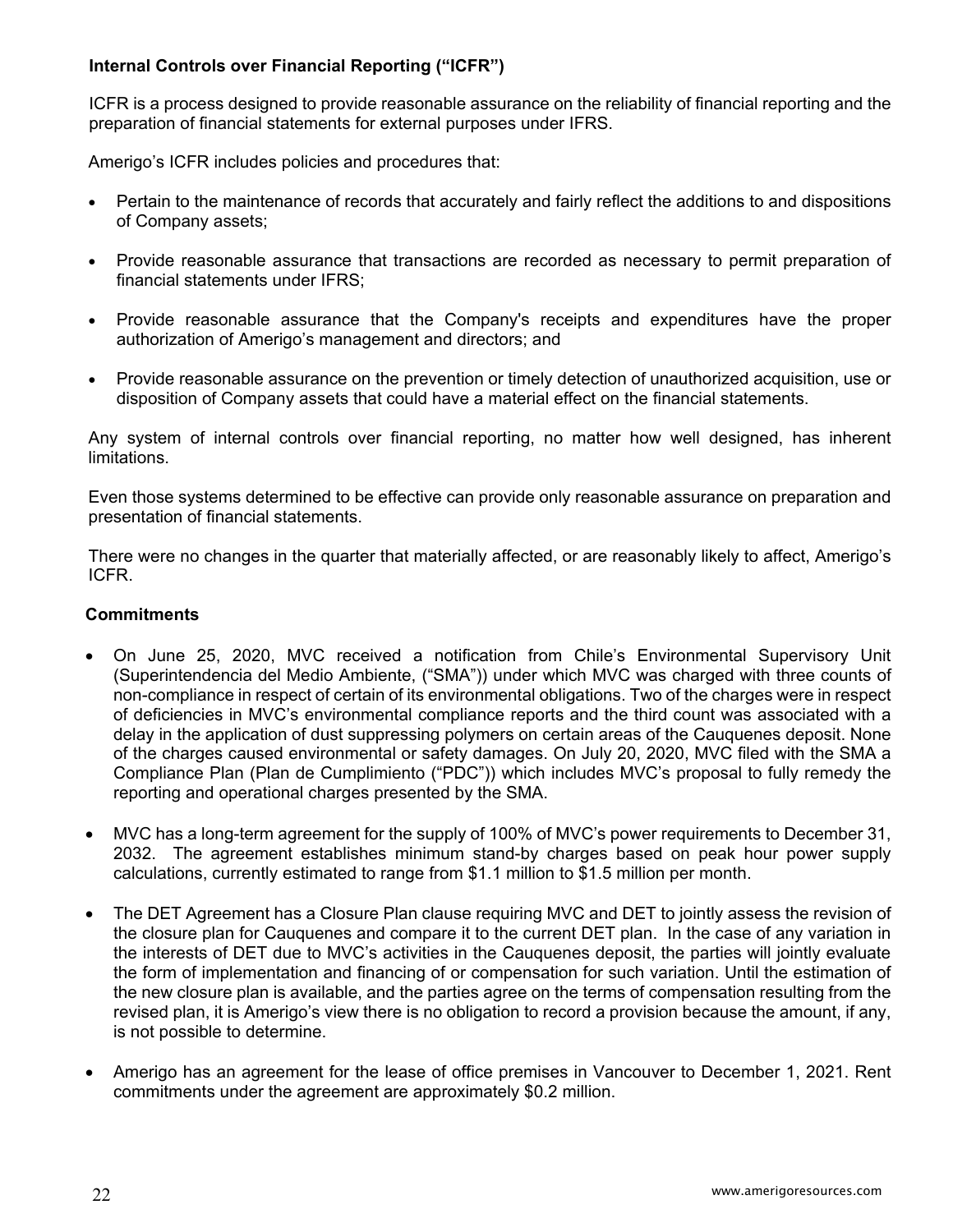## **Subsequent Events**

Subsequent to June 30, 2020, MVC reached an agreement with DET to defer payment of \$7.3 million in copper settlements (the "Deferred Payments"). The Deferred Payments, which were immediately due to DET, will commence to be paid on January 5, 2021 in 12 equal monthly installments and will bear interest at a rate of Libor 12-months plus 3%.

## **Securities Outstanding**

On August 10, 2020 Amerigo had 180,769,351 common shares outstanding and 10,120,000 options (exercisable at prices ranging from Cdn\$0.14 to Cdn\$1.11 per share).

Additional information, including the Company's most recent Annual Information Form, is available on SEDAR at www.sedar.com.

## **Cautionary Statement on Forward Looking Information**

This MD&A contains certain forward-looking information and statements as defined in applicable securities laws (collectively referred to as "forward-looking statements"). These statements relate to future events or the Company's future performance. All statements other than statements of historical fact are forwardlooking statements. The use of any of the words "anticipate", "plan", "continue", "estimate", "expect", "may", "will", "project", "predict", "potential", "should", "believe" and similar expressions is intended to identify forward-looking statements. These forward-looking statements include but are not limited to, statements concerning:

- forecasted production, reductions in operating costs and an increase in recoveries;
- water supply risk to MVC;
- potential impact of COVID-19 on our business and operations;
- our strategies and objectives;
- our estimates of the availability and quantity of tailings, and the quality of our mine plan estimates;
- our estimates in respect of annual 2020 sustaining capital expenditures;
- the timing of completion of MVC's projects to improve water recirculation;
- prices and price volatility for copper and other commodities and of materials we use in our operations;
- the demand for and supply of copper and other commodities and materials that we produce, sell and use;
- sensitivity of our financial results and share price to changes in commodity prices;
- our financial resources and our expected ability to meet our obligations for the next 12 months;
- interest and other expenses;
- domestic and foreign laws affecting our operations;
- our tax position and the tax rates applicable to us;
- our ability to comply with our loan covenants;
- the production capacity of our operations, our planned production levels and future production;
- potential impact of production and transportation disruptions;
- hazards inherent in the mining industry causing personal injury or loss of life, severe damage to or destruction of property and equipment, pollution or environmental damage, claims by third parties and suspension of operations
- estimates of asset retirement obligations and other costs related to environmental protection;
- our future capital and production costs, including the costs and potential impact of complying with existing and proposed environmental laws and regulations in the operation and closure of our operations;
- repudiation, nullification, modification or renegotiation of contracts;
- our financial and operating objectives;
- our environmental, health and safety initiatives;
- the outcome of legal proceedings and other disputes in which we may be involved;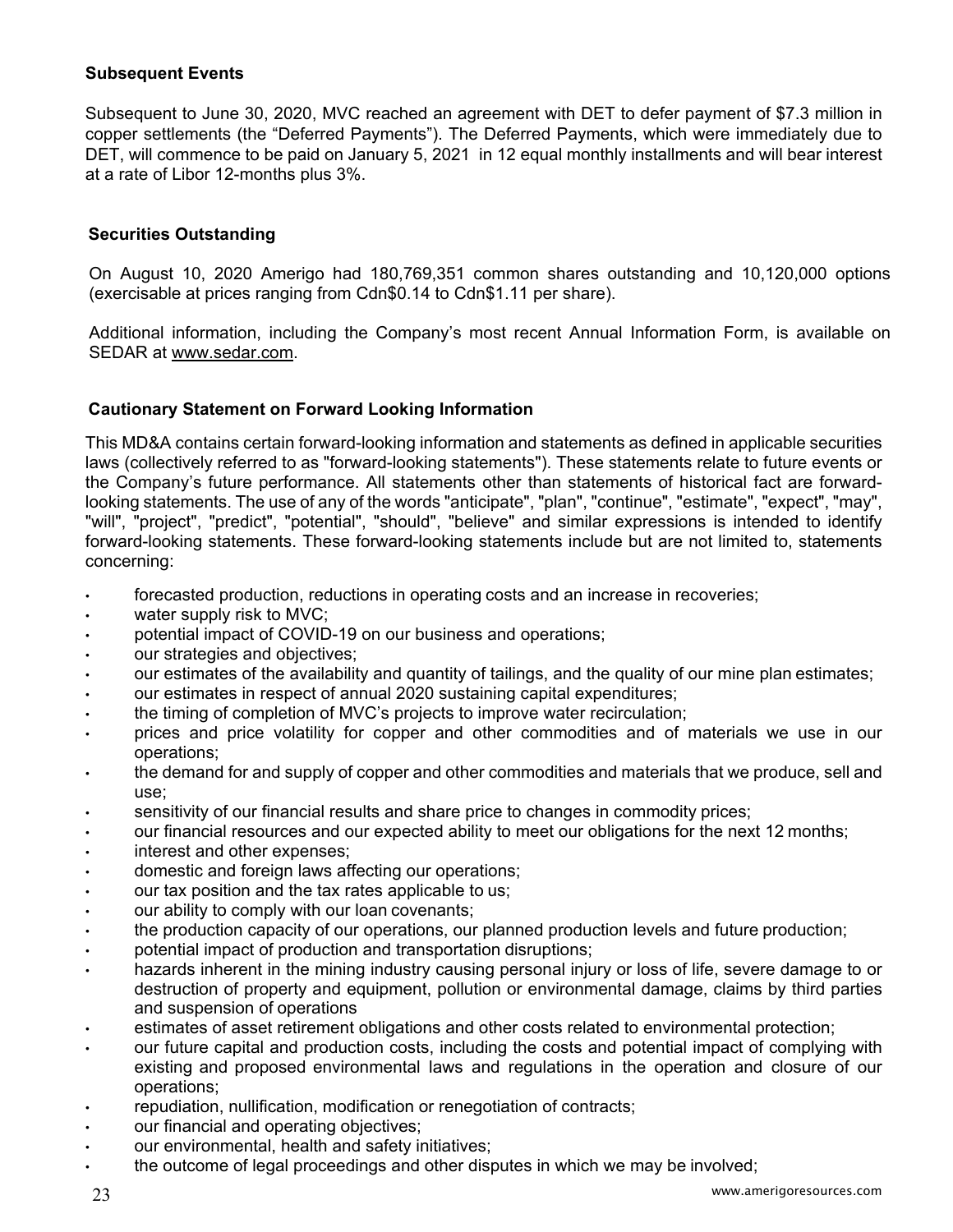- the outcome of negotiations concerning metal sales, treatment charges and royalties;
- disruptions to the Company's information technology systems, including those related to cybersecurity;
- our dividend policy; and
- general business and economic conditions.

These forward-looking statements involve known and unknown risks, uncertainties and other factors that are beyond our ability to predict or control, including risks that may affect our operating or capital plans; risks generally encountered in the permitting and development of mineral projects such as unusual or unexpected geological formations, negotiations with government and other third parties, unanticipated metallurgical difficulties, delays associated with permits, approvals and permit appeals, ground control problems, adverse weather conditions, process upsets and equipment malfunctions; risks associated with labour disturbances and availability of skilled labour and management; fluctuations in the market prices of our principal commodities, which are cyclical and subject to substantial price fluctuations; risks created through competition for mining projects and properties; risks associated with lack of access to markets; risks associated with availability of and our ability to obtain both tailings from Codelco's Division El Teniente's current production and historic tailings from tailings deposit; the ability of the Company to draw down funds from bank facilities and lines of credit, the availability of and ability of the Company to obtain adequate funding on reasonable terms for expansions and acquisitions; mine plan estimates; risks posed by fluctuations in exchange rates and interest rates, as well as general economic conditions including the current outbreak of the novel coronavirus known as COVID-19 on the Company's business, operations and financial condition; risks associated with environmental compliance and changes in environmental legislation and regulation; risks associated with our dependence on third parties for the provision of critical services; risks associated with non-performance by contractual counterparties; title risks; social and political risks associated with operations in foreign countries; risks of changes in laws affecting our operations or their interpretation, including foreign exchange controls; and risks associated with tax reassessments and legal proceedings. Notwithstanding the efforts of the Company and MVC, there can be no guarantee that the Company's or MVC's staff will not contract COVID-19 or that the Company's and MVC's measures to protect staff from COVID-19 will be effective. Many of these risks and uncertainties apply not only to the Company and its operations, but also to Codelco and its operations. Codelco's ongoing mining operations provide a significant portion of the materials the Company processes and its resulting metals production, therefore these risks and uncertainties may also affect their operations and in turn have a material effect on the Company.

Actual results and developments are likely to differ, and may differ materially, from those expressed or implied by the forward-looking statements contained in this MD&A. Such statements are based on a number of assumptions which may prove to be incorrect, including, but not limited to, assumptions about:

- general business and economic conditions;
- interest rates;
- changes in commodity and power prices;
- acts of foreign governments and the outcome of legal proceedings;
- the supply and demand for, deliveries of, and the level and volatility of prices of copper and other commodities and products used in our operations;
- the ongoing supply of material for processing from Codelco's current mining operations;
- the ability of the Company to profitably extract and process material from the Cauquenes tailings deposit;
- the timing of the receipt of and retention of permits and other regulatory and governmental approvals;
- our costs of production and our production and productivity levels, as well as those of our competitors;
- changes in credit market conditions and conditions in financial markets generally;
- our ability to procure equipment and operating supplies in sufficient quantities and on a timely basis;
- the availability of qualified employees and contractors for our operations;
- our ability to attract and retain skilled staff;
- the satisfactory negotiation of collective agreements with unionized employees;
- the impact of changes in foreign exchange rates and capital repatriation on our costs and results;
- engineering and construction timetables and capital costs for our expansion projects;
- costs of closure of various operations;
- market competition;